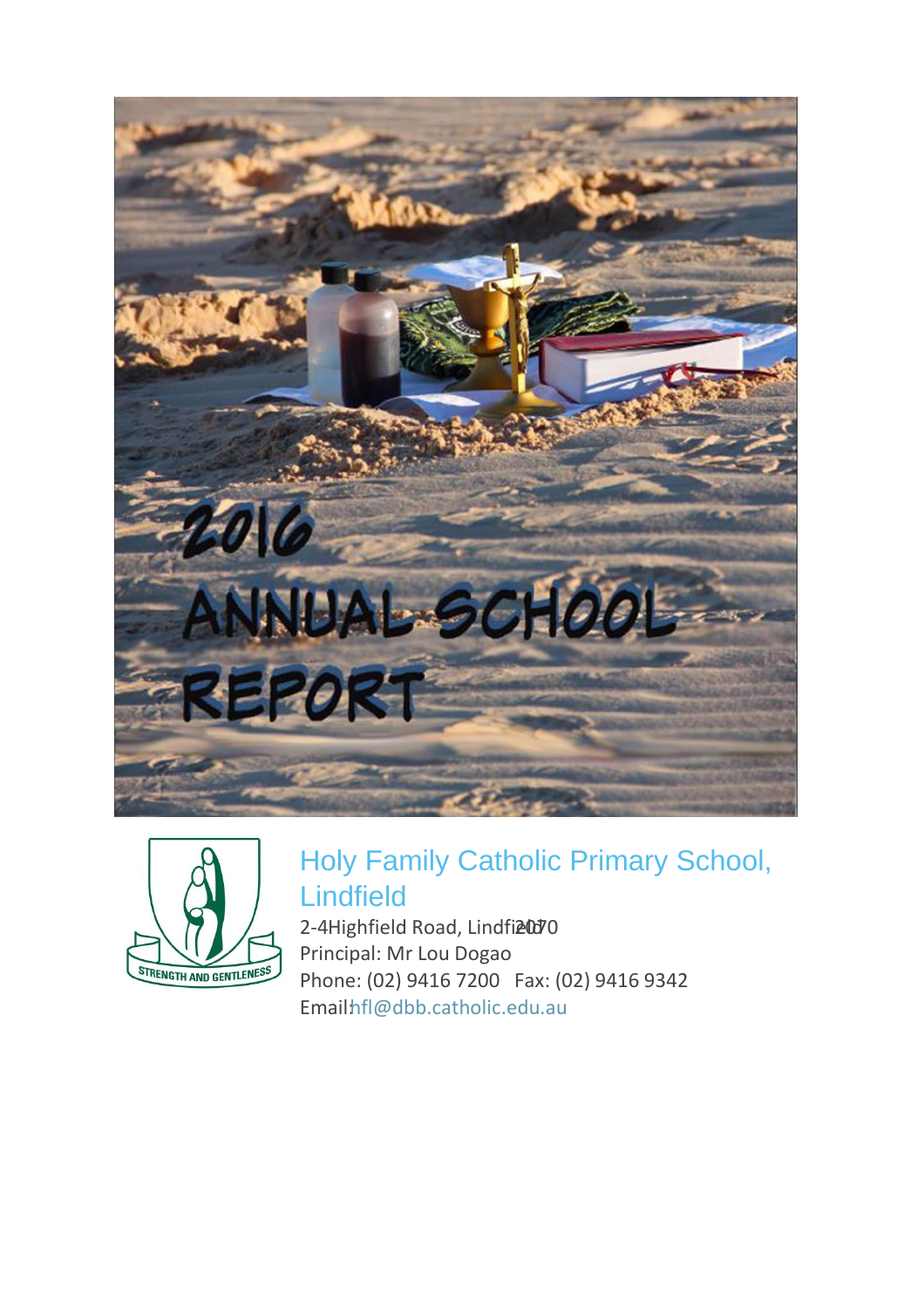#### www.hfldbb.catholic.edu.au

Holy Family Catholic Primary School (the 'School') is registered by the NSW Education Standards

Authority (NESA) and managed by the Catholic Schools Office (CSO), Diocese of Broken Bay. The CSO as the 'approved authority' for the diocesan registration system formed under Section 39 of the NSW Education Act (1990), is responsible for monitoring the compliance of member schools in the manner that has been approved by the Minister of Education.

The Annual School Report (the 'Report'), approved by the School's Consultant, demonstrates accountability to regulatory bodies and the CSO. Additionally, the Report complements and is supplementary to other forms of regular communication to the School community regarding initiatives, activities and programs which support the learning and wellbeing of its students.

The Report provides parents and the wider community with fair, reliable and objective information about educational and financial performance measures as well as School and system policies. This information includes summary contextual data, an overview of student performance in state and national assessments, a description of the achievement of priorities in the previous year and areas for improvement. Detailed information about the School's improvement journey is documented in the School Improvement Plan (SIP) which is developed, implemented and evaluated in consultation with key stakeholders.

Further information about the contents of this Report may be obtained by contacting the School directly or by visiting the School's website. Information can be also be obtained from the My School website.

# **SECTION ONE: MESSAGE FROM KEY GROUPS I<sup>N</sup> OUR COMMUNITY**

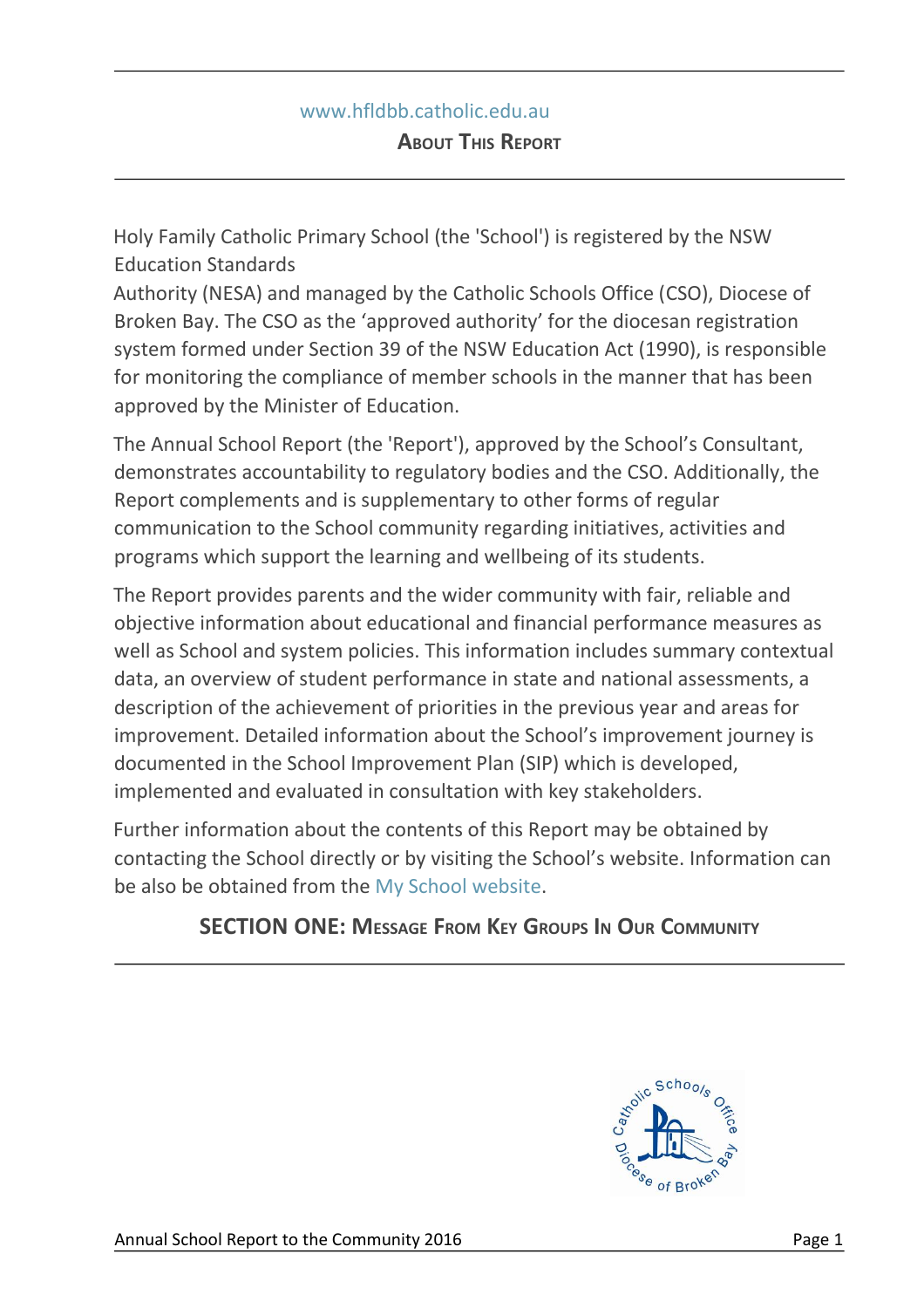#### **Principal's Message**

The School community fosters strength and gentleness with a Christ centred focus for all. Holy Family is an inclusive learning community encompassing students, staff, parents, relatives and parishioners. The purpose of the Annual School Report is to provide public accountability of the direction and events that have taken place in 2016. This year, the School and parish community has enjoyed incursions, assemblies, school and parish

functions, concerts, after school extra curricula classes, band and Tournament of Minds. Holy Family is an active, vibrant community striving for excellence in education and relationships grounded in Catholic faith and tradition.

## **Parent Body Message**

The role of the Holy Family school advisory board is to operate in collaboration with parents, the parish and the community. We meet formally every month during term time to provide advice and support to our principal and his leadership team. The advisory board provides a parental perspective on matters of school policy and on big picture matters affecting the school's present life and its future.

This year the advisory board continued to consider the future needs of the school and the school community. In the parental surveys conducted in previous years, parents told us they wanted Holy Family to educate our children beyond reading, writing and arithmetic. They wanted us to educate and develop the whole person. Parents expressed they were very happy with the academic performance of the school and that in their opinion this is *rock solid.* They wanted specific areas of development and focus for their individual child's learning goals and a focus on pastoral care and the development of the whole person.

This year the board has focused on the *Leader in Me* programme. The *Leader in Me* is helping our children be prepared for life.

## **Student Body Message**

2016 has been sensational! The biggest event for the school this year has been the introduction of *The Leader In Me* program. At Holy Family we have always been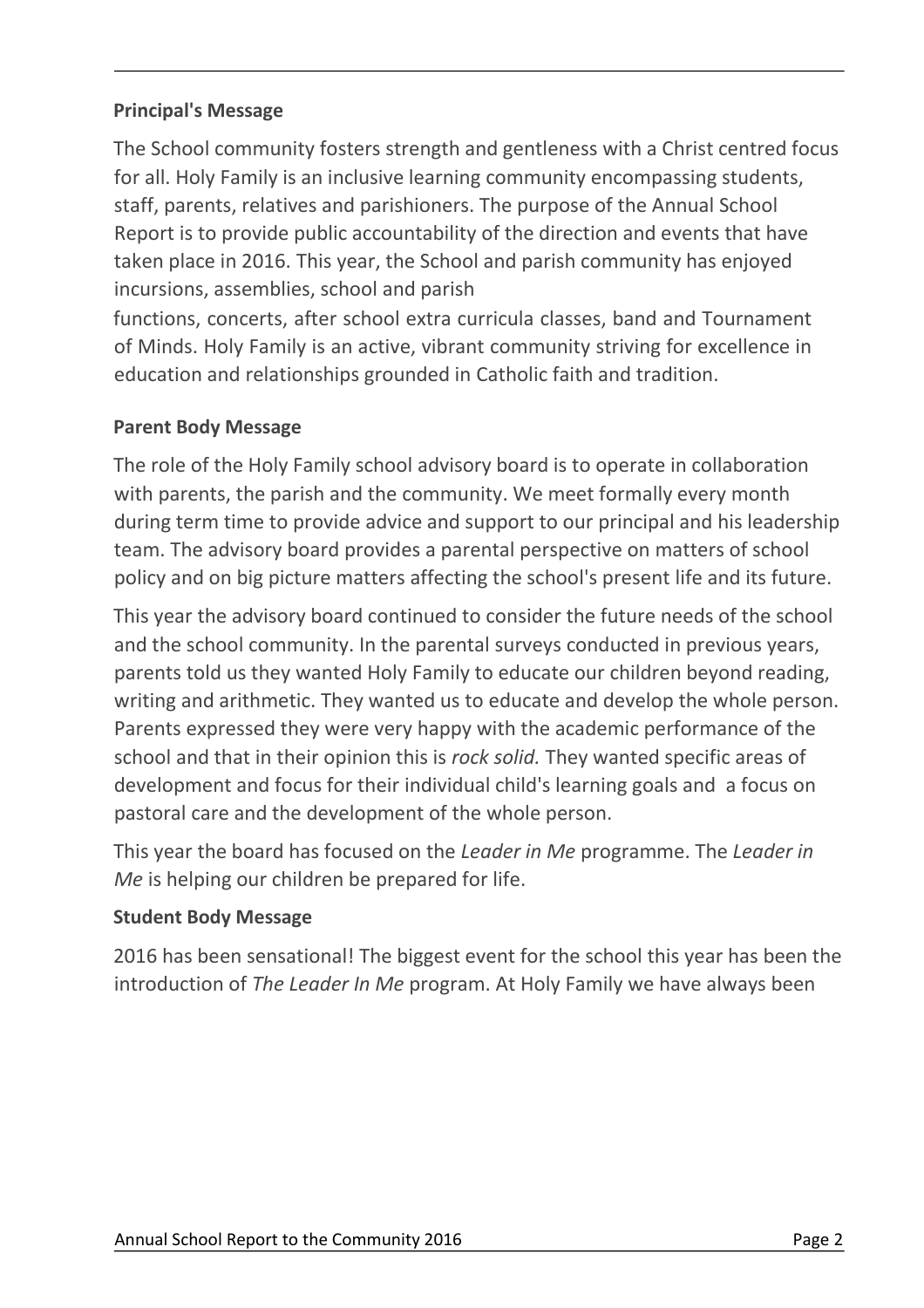encouraged to reach for the stars and be the best "leader in me" we could be. My favourite memory was *The Leader In Me* launch when we introduced the Seven Habits. It's amazing the influence this program has had on our school. Each day I see examples of all the Seven Habits.

It has been a pleasure for all Year 6 to share some brilliant memories with our buddies; being able to help them out has been really rewarding for all of us. One of the highlights for Year 6 was the leadership camp with its many challenges.

We would like to thank all the members of the student representative council, the *Many Leaves One Tree* group and the Social Justice club for their continuous work around the heart of the school.

Eleanor Roosevelt wrote that "The future belongs to those who believe in the beauty of their dreams". I believe everyone here can do incredible things because each one of us is a leader! 2016 School Captains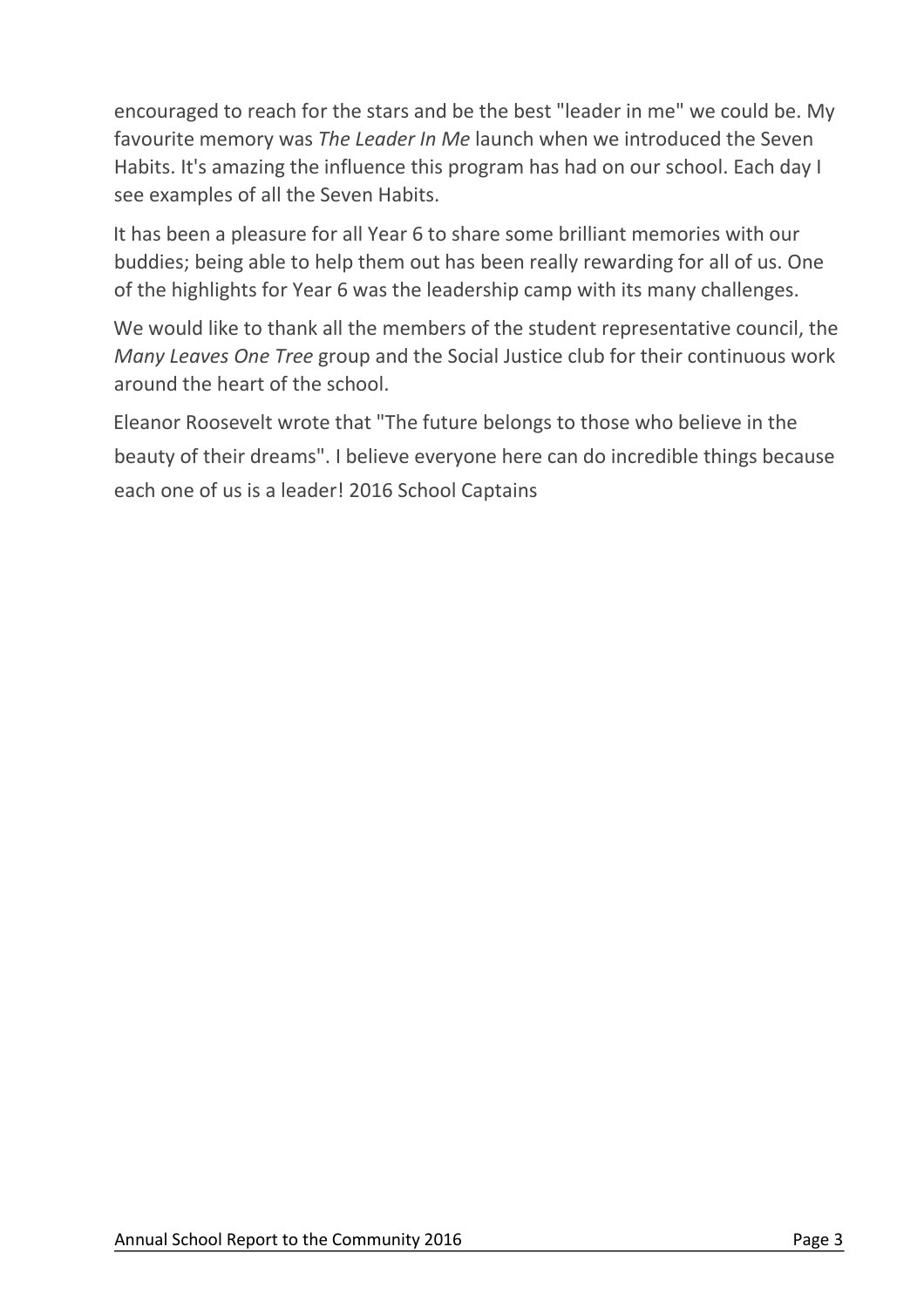#### **School Features**

Holy Family Catholic Primary School Lindfield, is a Catholic systemic coeducational school.

Holy Family Catholic Primary School Lindfield is a well established Kindergarten to Year 6 Catholic primary school located in the combined parish of Lindfield and Killara. The School was established in 1927 by the Sisters of Mercy. In 1940, Monsignor Downey invited the Brigidine Sisters to take over the running of the School and that link continued until 1998. The Brigidine tradition and the powerful motto *Strength and Gentleness* has lived on and is a focus for all that we do. A new school was constructed on the land adjacent to the parish church and was opened in Term 4, 2000.

The school is part of a welcoming, vibrant and caring community. Strength and gentleness are fostered within our Christ-centred community and pervade the school. We recognise the uniqueness of each individual and are committed to excellence in teaching and learning. Students are encouraged to develop conceptual understandings, apply their knowledge to problem solving tasks and demonstrate creative and critical thinking. The school has a unique learning environment and academic achievement is valued. We are a community of respectful, responsible learners. Our teachers are motivated, highly professional and committed to continuing professional learning. The school is a nurturing, supporting and caring faith community and Jesus is central to all aspects of school life. Our school community reflects our name – a Holy Family. We are committed to Catholic discipleship, where the dignity of all people is valued and respected.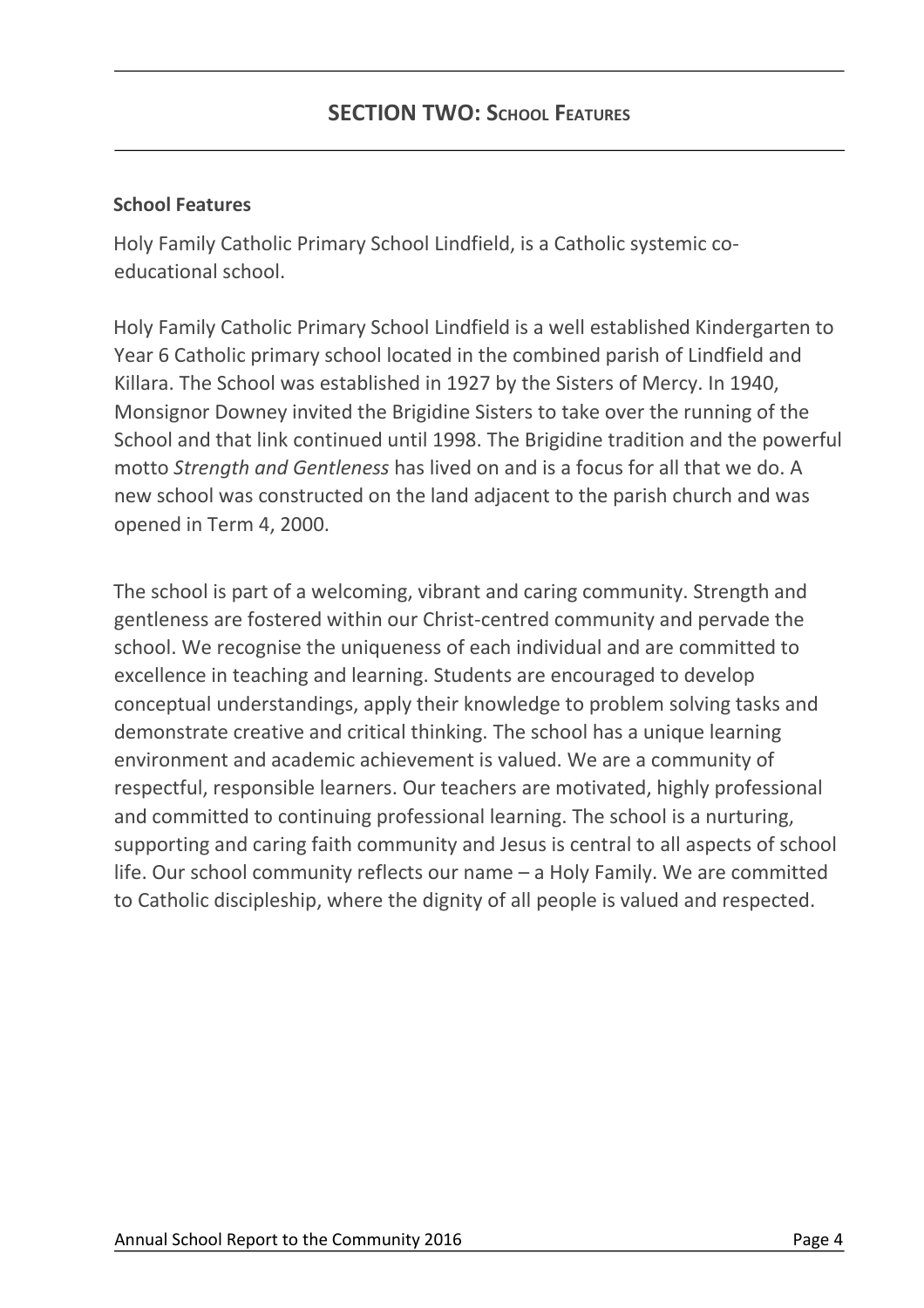# **SECTION THREE: STUDENT PROFILE**

#### **Student Enrolment**

Students attending the School come from a variety of backgrounds and nationalities. The following information describes the student profile for 2016. Additional information can be found on My School website.

| <b>Girls</b> | <b>Boys</b> | LBOTE*     | <b>Total Students</b> |  |
|--------------|-------------|------------|-----------------------|--|
| 158          | 139         | -57<br>، ب | 297                   |  |

\* Language Background Other than English

Enrolments are generally stable, at around 300 students. Higher retention rates have made it necessary to occasionally cater for an extra senior class. Planned future residential

| <b>Attendance rates by Year group</b>           |  |  |  |  |  |  |  |
|-------------------------------------------------|--|--|--|--|--|--|--|
| Kindergarten Year  Year  Year  Year  Year  Year |  |  |  |  |  |  |  |
|                                                 |  |  |  |  |  |  |  |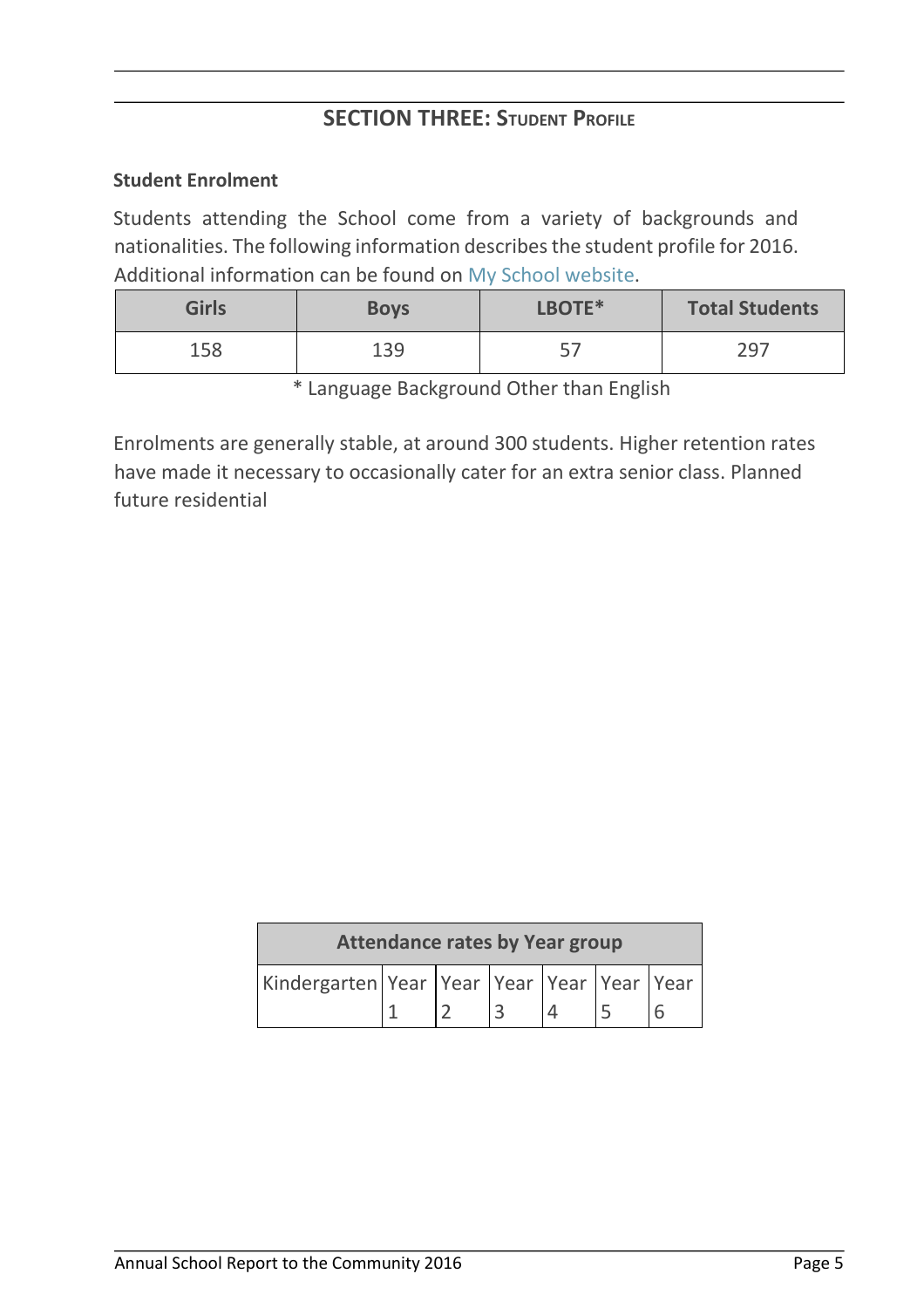| developments                           | 95 % | 95   |      | 96            | 95   | 95 | 94            | and the         |
|----------------------------------------|------|------|------|---------------|------|----|---------------|-----------------|
| possible impact                        |      | $\%$ | $\%$ | $\frac{9}{6}$ | $\%$ | %  | $\frac{0}{0}$ | on enrolments   |
| feature in                             |      |      |      |               |      |    |               | discussions and |
| planning of the School Advisory group. |      |      |      |               |      |    |               |                 |

#### **Enrolment Policy**

The School follows the *Enrolment Policy for Diocesan Systemic Schools*. The policy encourages the local Catholic community, under the leadership of the parish priest and principal, to look upon the time of enrolment as a potential occasion for ongoing evangelisation. The policy calls upon parents to examine their present faith commitments, to develop their role as prime educators of their children in faith and to immerse themselves in the communal, liturgical, ministerial and service dimensions of the parish. Copies of this policy and other policies in this Report may be obtained from the CSO website or by contacting the CSO.

#### **Student Attendance Rates**

The average student attendance rate for the School in 2016 was 95.05 %. Attendance rates disaggregated by Year group are shown in the following table.

#### **Managing Student Non-Attendance**

In order for students to reach their full potential it is of paramount importance that they attend school regularly. While it is the parents' legal responsibility under the NSW Education Act (1990) to ensure that their children attend school regularly, our staff as part of their duty of care, monitor all absences and work in partnership with parents to support and promote the regular attendance of students. In doing so, the School, under the leadership of the principal: **provides** a caring environment which fosters in students, a sense of wellbeing and belonging

- maintains accurate records of student attendance implements policies
- and procedures to monitor student attendance and to address nonattendance issues as and when they arise **communicates to parents and** students, the School's expectations with regard to student attendance and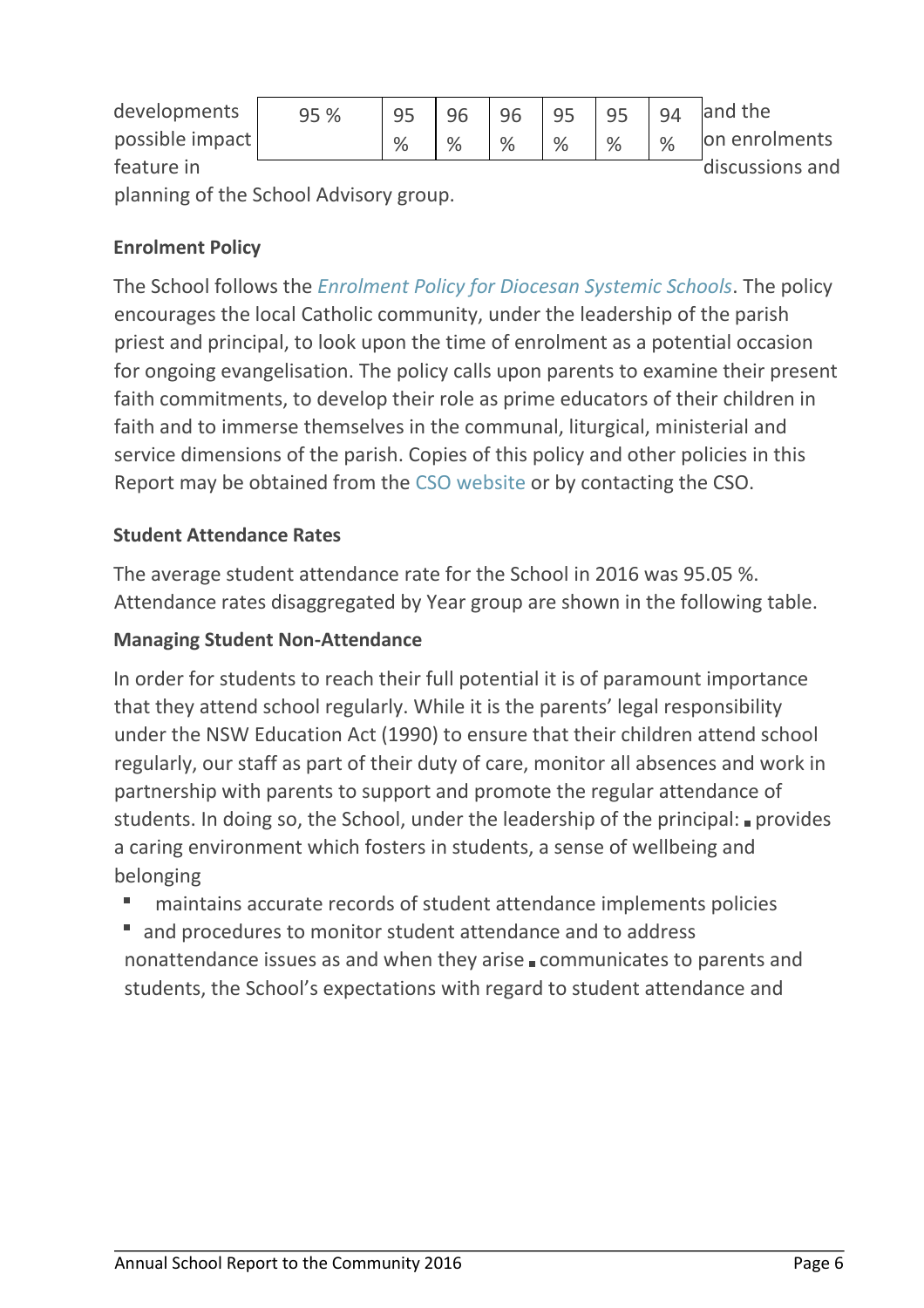the consequences of not meeting these expectations  $\blacksquare$  recognises and rewards excellent and improved student attendance.

School attendance records also contain information regarding student absences including reasons for absence and documentation to substantiate reasons for absences. Teachers are required to monitor non-attendance diligently on a student by student basis and to bring to the attention of the Principal immediately any unexplained absences, non-attendance of a chronic nature, or reasons for non-attendance that cause concern. Matters of concern are referred to the Principal, the CSO and the relevant Department of Education officer where appropriate.

Where a student is not able to attend school for a prolonged period of time due to a medical condition or illness, the School in collaboration with parents, provides resources to contribute to the student's continuum of learning where possible. The CSO monitors each school's compliance with student attendance and management of non-attendance as part of the system's School Review and Development (SRD) processes. The School's attendance monitoring procedures are based on the *Procedures for the Management of Student Attendance in the Broken Bay Diocesan Schools System* (password required).

# **SECTION FOUR: STAFFING PROFILE**

# **Staffing Profile**

The NSW government requires that this Report detail the number of teachers in particular categories. The following table sets out this information. Further information about can be obtained from the My School website. The following information describes the staffing profile for 2016:

| <b>Total number of teaching staff by NESA</b> | 19 |
|-----------------------------------------------|----|
| category                                      |    |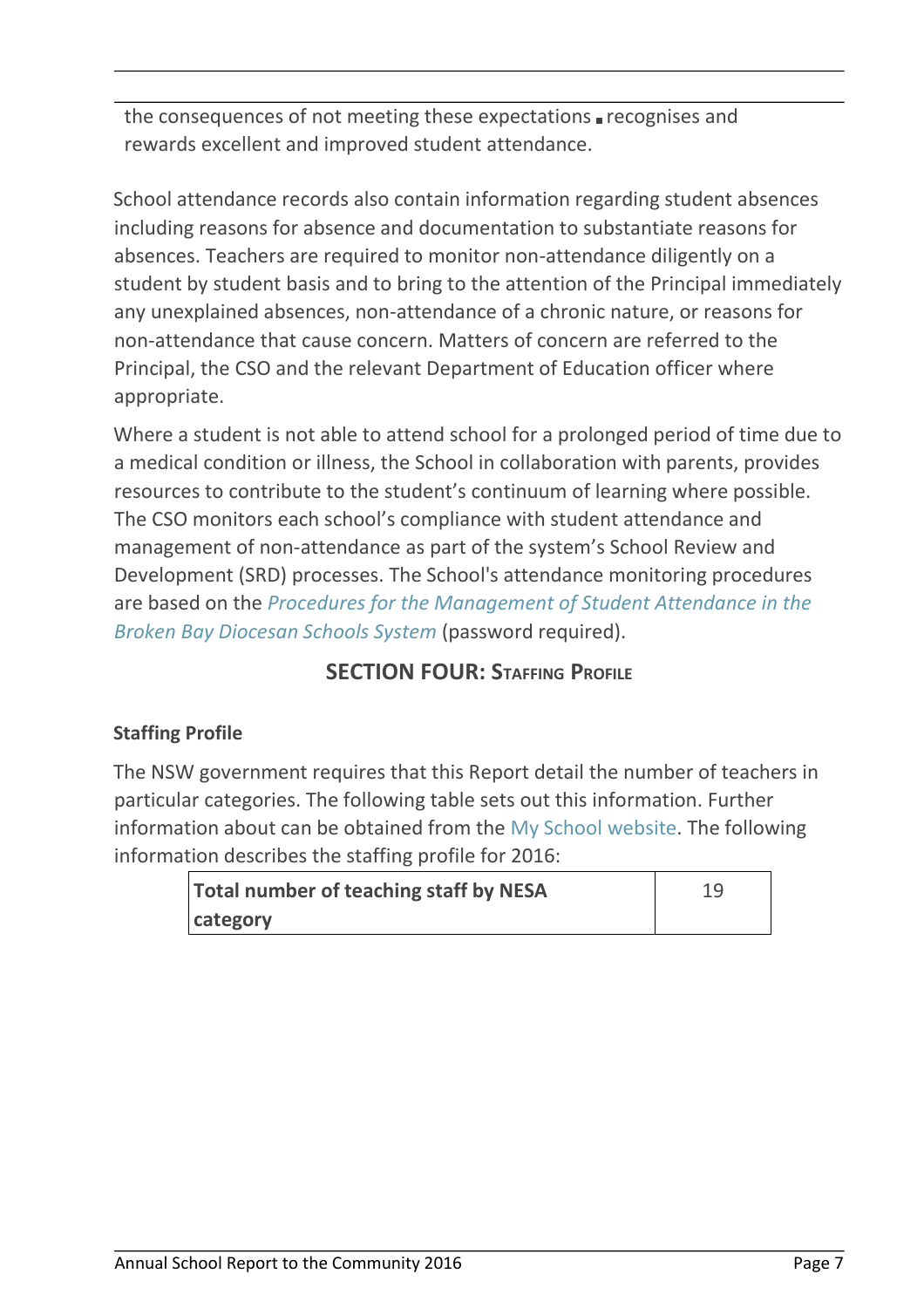| Category (i): those having teacher education<br>qualifications from a higher education institution<br>within Australia or as recognised within the<br><b>National Office of Overseas Skills</b><br>Recognition (AEI-NOOSR) guidelines | 14 |
|---------------------------------------------------------------------------------------------------------------------------------------------------------------------------------------------------------------------------------------|----|
| Category (ii): having a bachelor degree from a<br>higher education institution within Australia or<br>one recognised within the AEI-NOOSR<br>guidelines but lacking formal teacher education<br>qualifications                        | 0  |
|                                                                                                                                                                                                                                       |    |
| <b>Total number of staff</b>                                                                                                                                                                                                          | 24 |
| Number of full time teaching staff                                                                                                                                                                                                    | 14 |
| Number of part time teaching staff                                                                                                                                                                                                    | 5  |
| Number of non-teaching staff                                                                                                                                                                                                          | 5  |

#### **Professional Learning**

The ongoing professional development of each staff member is highly valued. Professional learning (PL) can take many forms including whole school staff days, subject specific in-services, meetings and conferences and a range of professional learning programs provided by the CSO. The School takes responsibility for planning, implementing, evaluating and tracking staff professional learning. Individual staff members take responsibility for their ongoing professional development. All teachers have been involved in professional learning opportunities during the year related to improving student outcomes. The following table provides specific information relating to the focus of three of these staff development days.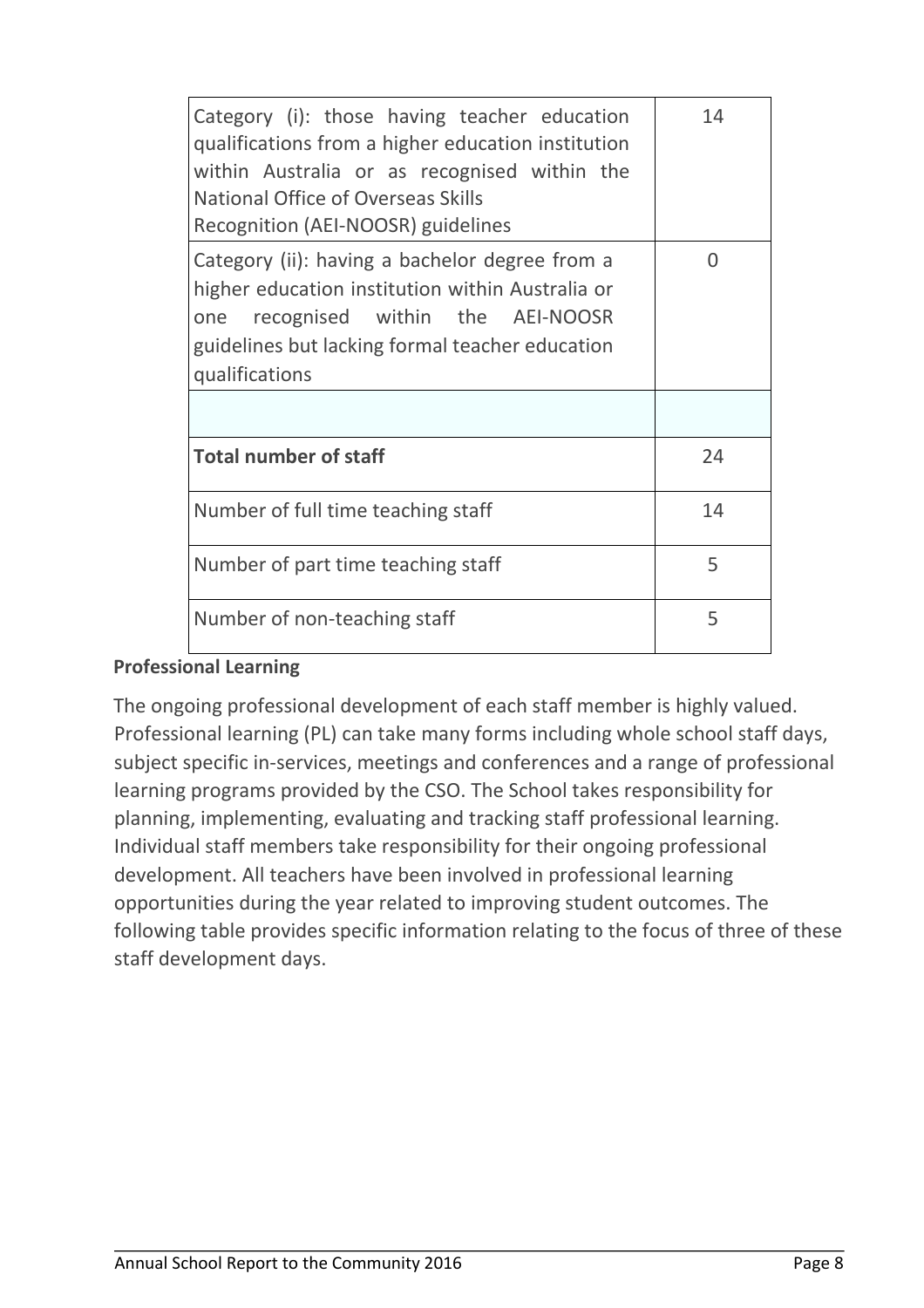| <b>Day 1</b> The 7 habits of highly effective people: (Day 1) Habits of independence<br>involving all teaching and non teaching staff             |
|---------------------------------------------------------------------------------------------------------------------------------------------------|
| Day 2 The 7 habits of highly effective people: (Day 2) Habits of interdependence and selfrenewal involving all teaching and non<br>teaching staff |
| Day 3 The Leader In Me: Launching leadership and creating culture with the<br>7 habits in our school and community                                |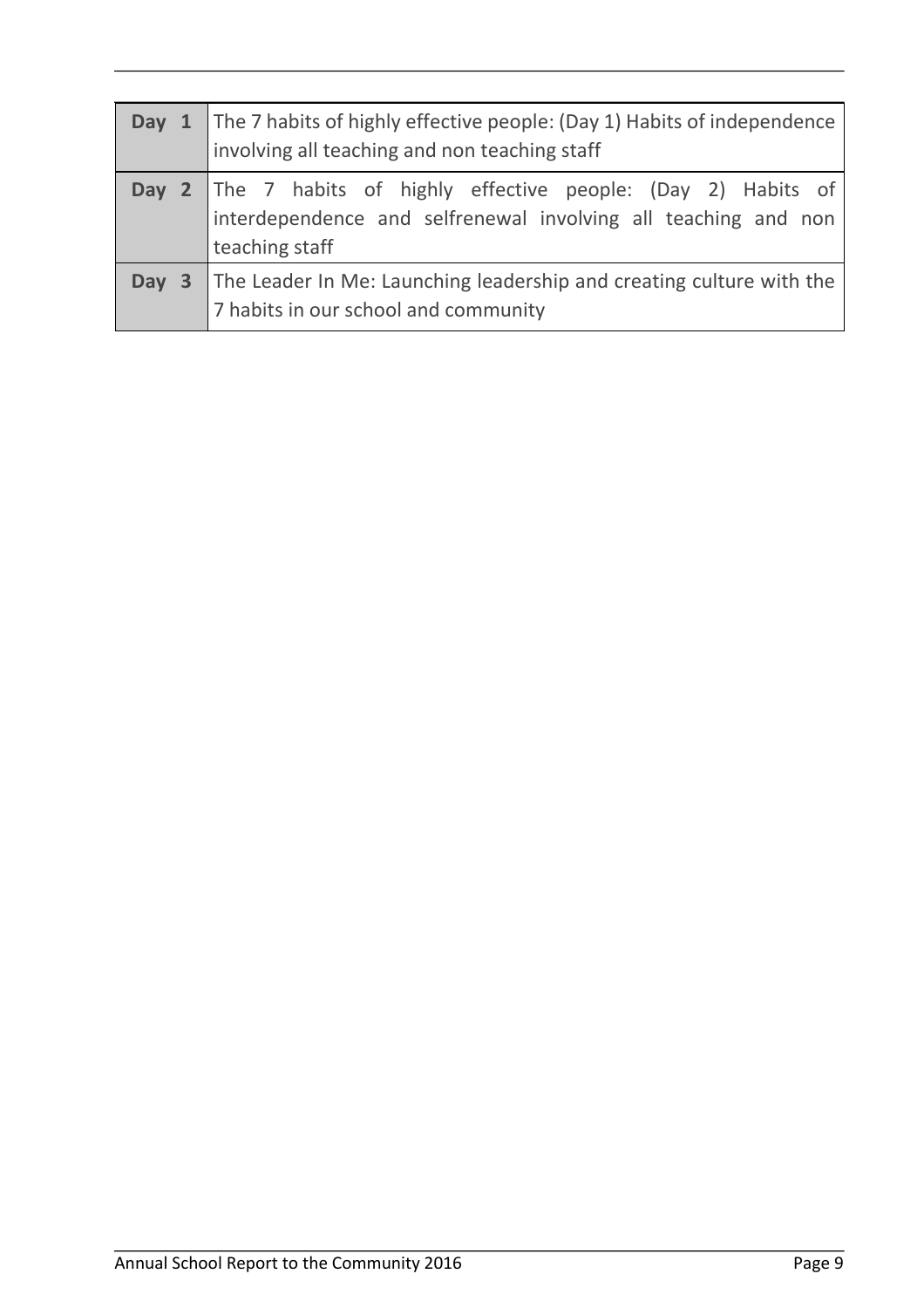# **SECTION FIVE: MISSION**

As a Catholic community, the School shares in the mission of the local Church: "The Diocese of Broken Bay exists to evangelise, to proclaim the Good News of Jesus Christ, gathered as friends in the Lord and sent out to be missionary disciples."

In partnership with parents as the first faith educators of their children and the local parish community, the School seeks to educate and form young people in the Catholic faith. The School provides formal Religious Education as well as retreats, spirituality days and social justice opportunities in which students are invited to serve others, especially the poor and those who are marginalised.

The School's Religious Education (RE) program is based on the Broken Bay K-12 Religious Education Curriculum and aims to provide students with meaningful, engaging and challenging learning experiences that explores the rich diversity of the Catholic faith and ways in which we live it.

Faith formation opportunities are provided for students, staff, parents and caregivers. Students regularly celebrate Mass and pray together. Students are invited to participate in age appropriate sacramental and missionary activities aimed at living out their mission as disciples of Jesus.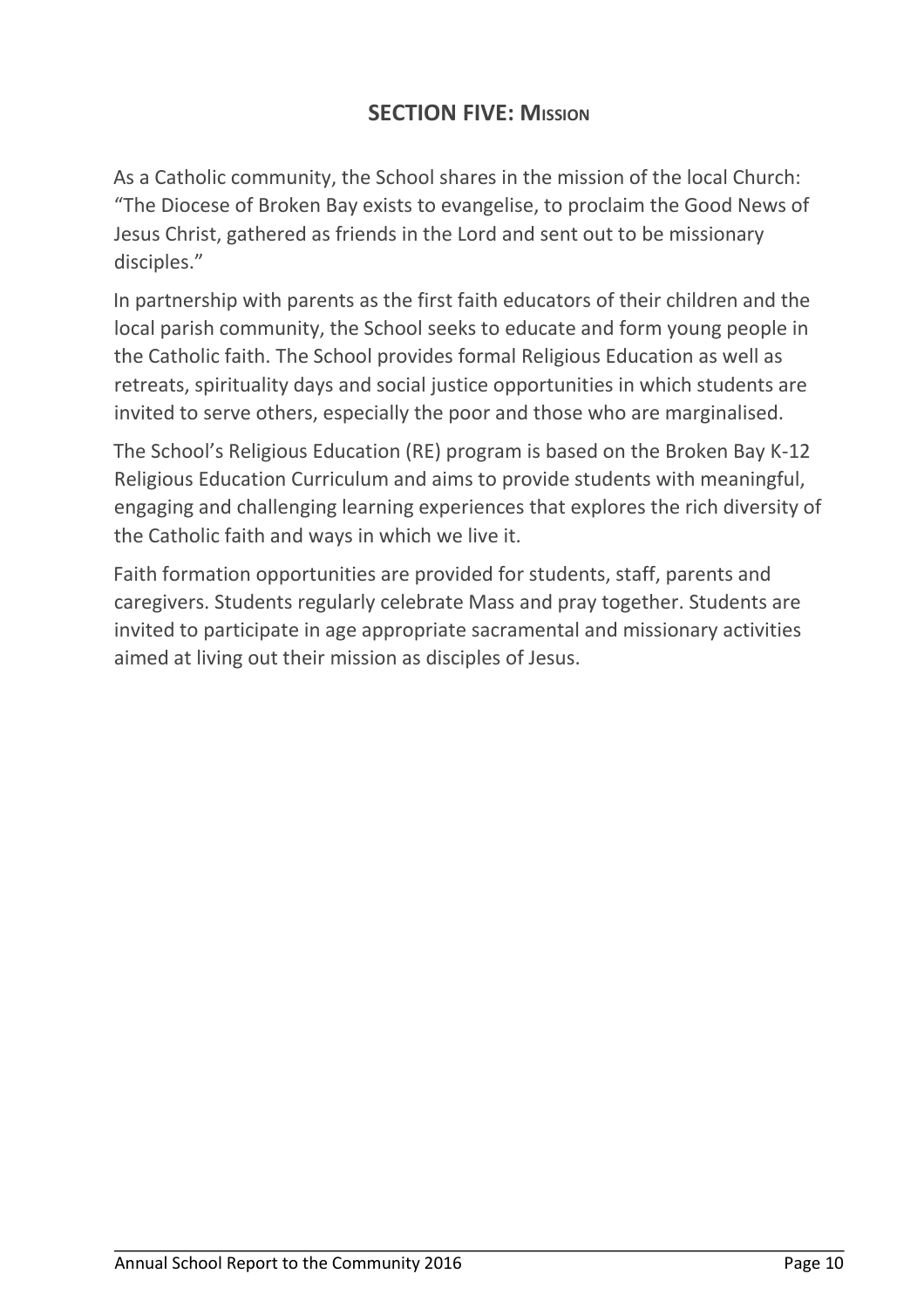At Holy Family Catholic Primary School we aim to foster 'Strength and Gentleness' within our Christ-centred community. Holy Family is founded in the tradition of the Brigidine sisters and our school motto of 'Strength and Gentleness', which is derived from Brigidine tradition, helps form the school's core values. These values are developed for our students through Brigidine units which are taught in each class.

As a school, we work in partnership with our parent community and also our local Parish community. A strong community bond is established early in the year with the opening school mass and celebrations for St Brigid's feast day. Parental and Parish bonds are further developed through monthly whole school masses and liturgies, as well as class liturgies. This helps form a connected school community where liturgical events are celebrated and parents and parishioners are warmly welcomed.

Students have been given many opportunities to express and witness their Catholic identity through being involved in the liturgical life of the school, class lessons and daily prayer. Students are supported and nurtured in the loving Catholic environment that is provided by the staff of Holy Family. Through 'Strength and Gentleness' a strong and supportive community is nurtured and maintained.

At Holy Family, we are committed to Catholic discipleship, valuing and respecting the human dignity of all people. Mission modules were taught in the Religious Education KLA. This teaches not only about the needs of others, but our responsibility as disciples of Jesus to take action to achieve justice for all people. Mission month's whole school activities, including Crazy Sock Day, are opportunities for our students to take action to achieve justice for all people and raise money for the less fortunate. Money raised during Mission month was presented to Catholic Mission at the Diocesan Mission Mass.

Social justice initiatives across the school highlight for our school community the importance of living the Gospel values and expressing them through service. Led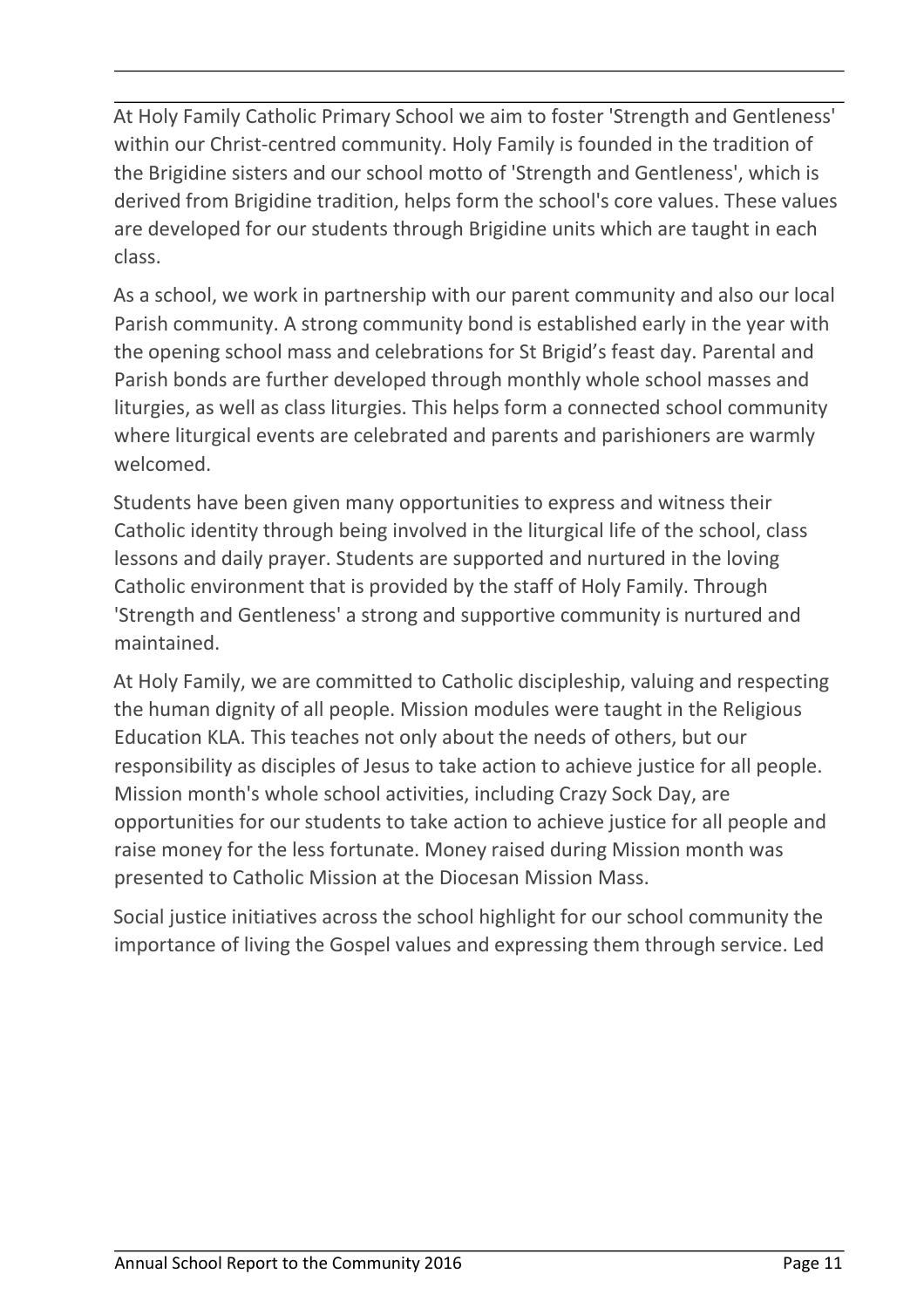by the Social Justice group, Holy Family has been involved in fund raising to support Caritas Australia through Project Compassion; our school community also donated goods for the St Vincent de Paul winter appeal and hampers for the Christmas appeal. We continued to support the School of St Jude in Tanzania and also locally, St Lucy's School at Wahroonga, through their Week Without Words (WWW) campaign.

# **SECTION SIX: CURRICULUM, LEARNING AND TEACHING**

# **Primary Curriculum**

The School provides an educational program based on, and taught in accordance with the NSW

Education Standards Authority (NESA) syllabuses for primary education. The Key Learning Areas

(KLAs) are English, Mathematics, Science and Technology (S&T), Human Society and its

Environment (HSIE), Creative Arts (CA) and Personal Development, Health and Physical Education (PDHPE). In addition to this, the School implements the Diocesan Religious Education syllabus. Staff members are committed to continuous improvement of teaching and learning in all facets of the curriculum.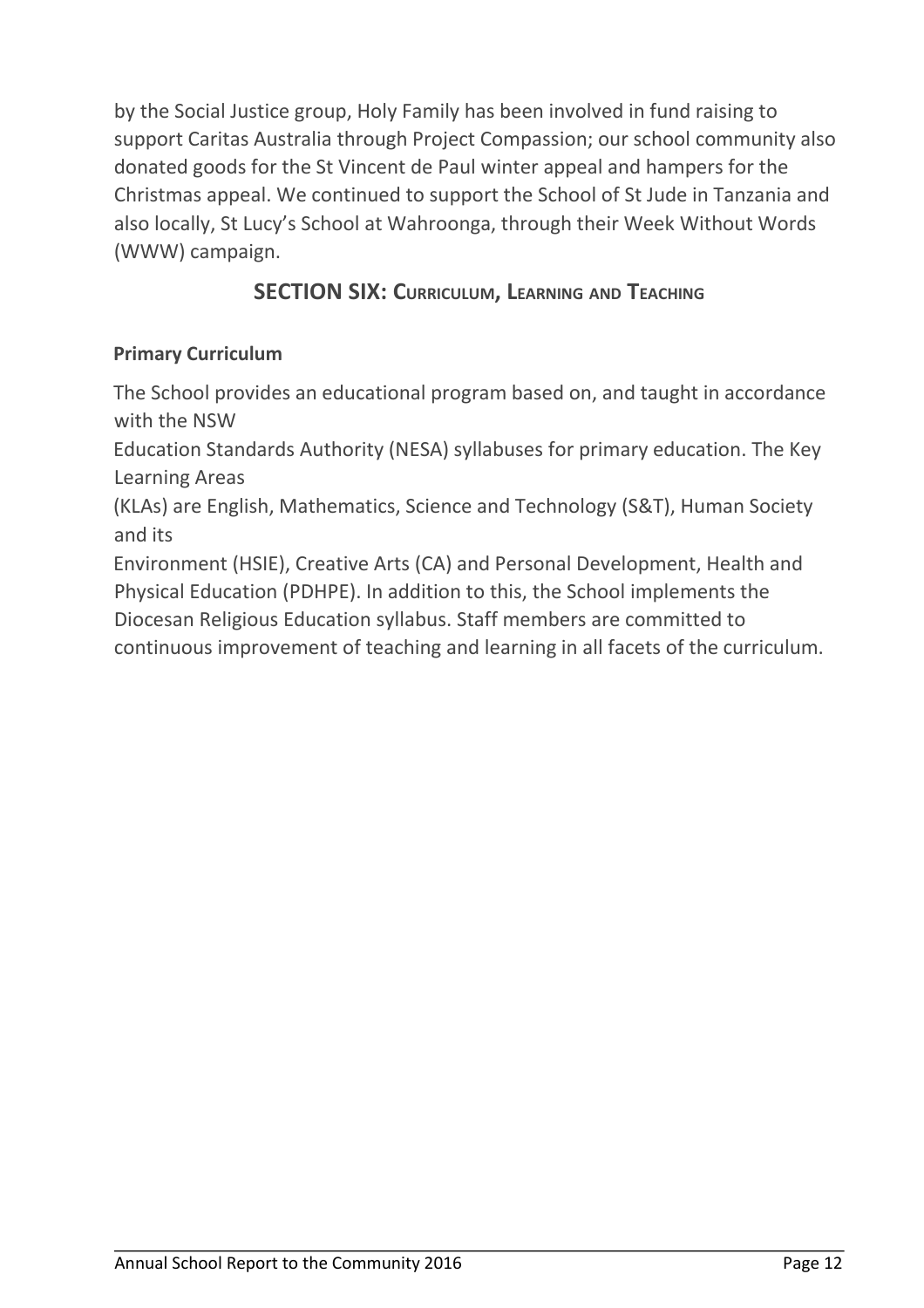The school offers a sound and thorough curriculum in all KLAs, implementing BOSTES syllabuses and the new NSW syllabuses for the Australian Curriculum. The RE curriculum is implemented through the modules developed for teaching across the Broken Bay Diocese.

Information Technology is integrated across the KLAs with significant developments in the use of interactive white boards in every classroom. Classrooms have their own laptops and PCs with portable computer banks available for one-to-one or shared device work. iPads are available for Early Stage One and Stage One classes and can be borrowed by older groups. Chromebooks were introduced for the first time in Years 5 and 6 with a ratio of one device between two students. The School and Diocesan School System continue to support staff development in this area.

We currently have a learning support teacher on staff two days a week. This role encompasses supporting teachers with students who are unable to access the curriculum at their grade level and those who may be working well beyond their level.

The school is in the third year of professional learning in Extending Mathematical Understanding

(EMU); this has further enhanced the high level of mathematical education from Kindergarten to Year 6 in a hands-on process approach. Three EMU specialist groups were in operation with two groups focusing on Stage 1 students and the third on Stage 2 students.

Specialist sport, music and drama teachers are permanently on staff and work with all classes. The school also has a junior and a senior band. The bands rehearse either before or after school and perform at various functions including the Art and Craft show, Father's day breakfast and assemblies.

Weekly sport for Year 3 to Year 6 is highly developed with the children taking part in activities or clinics at the school or using a nearby oval. All students participate in a ten week gymnastics program delivered and assessed by qualified gymnastics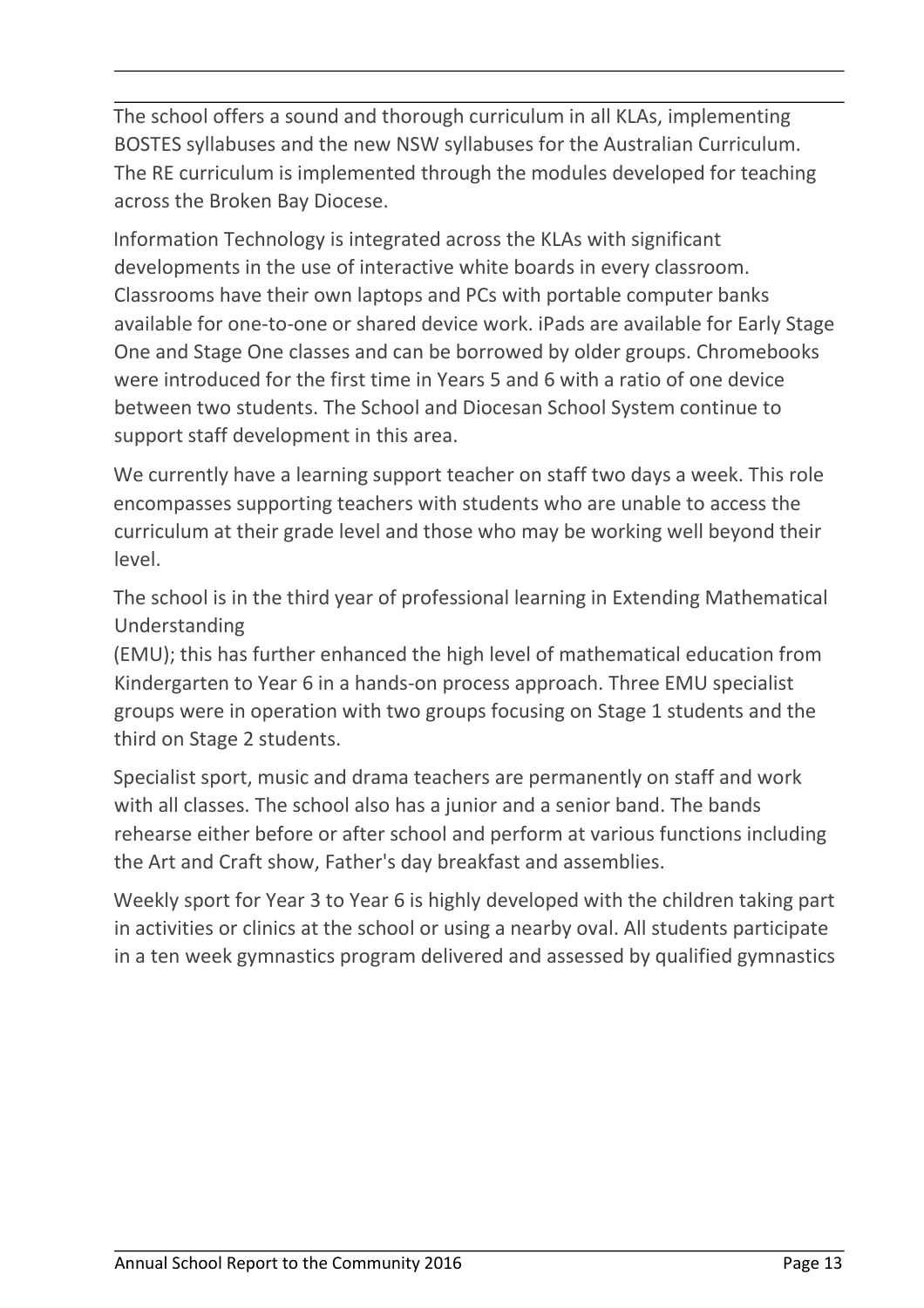teachers using their equipment; this takes place in the school hall. All students also participate in a ten week dance program delivered by an external provider. The program culminates with a performance for parents and children can opt to participate competitively in both within and out of school performances. This year students from Kindergarten to Year 6 participated in a 10 week developmental skills based tennis program delivered at school for younger students and at local tennis courts for older students.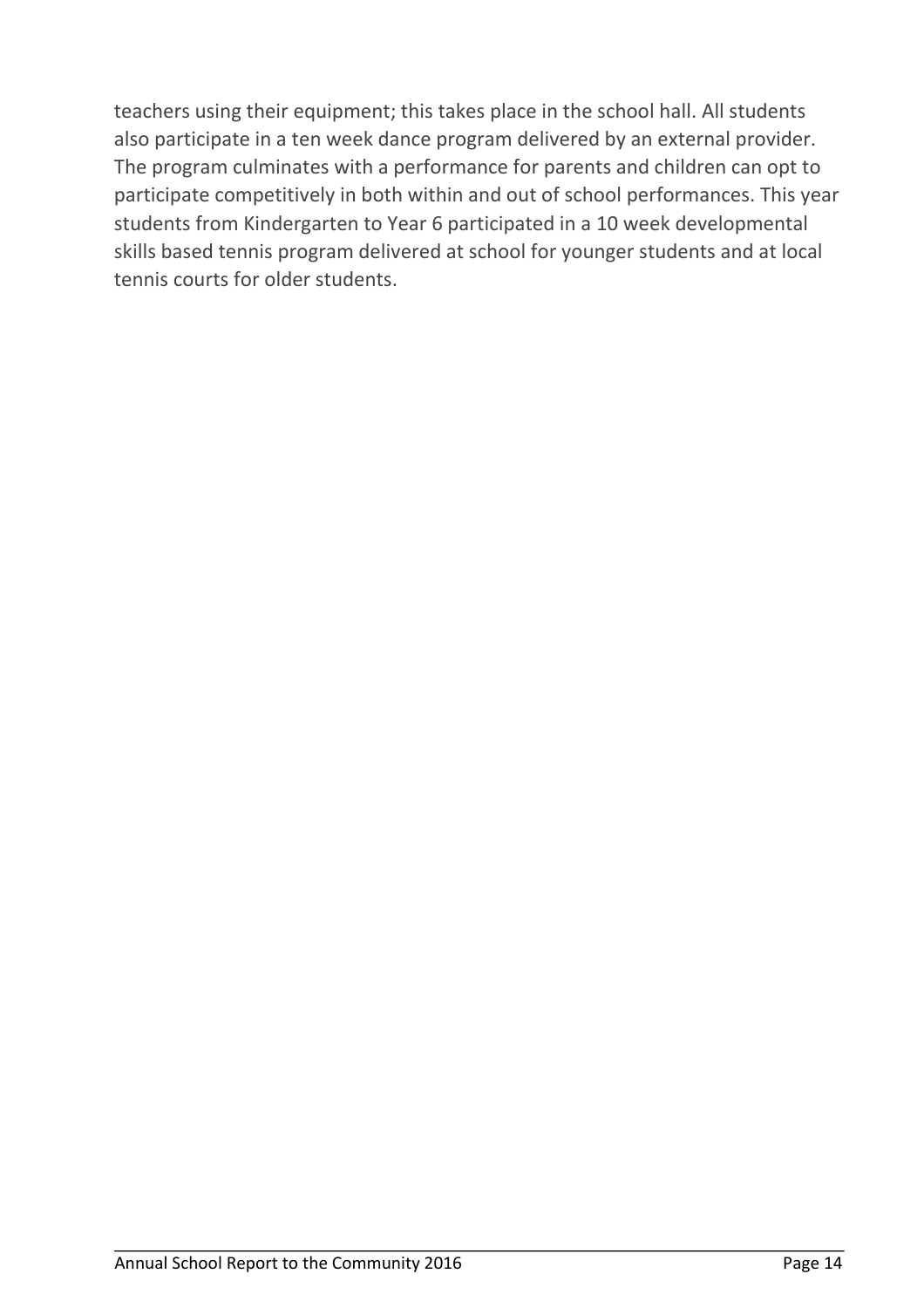# **SECTION SEVEN: STUDENT PERFORMANCE IN TESTS AND EXAMINATIONS**

#### **NAPLAN**

The National Assessment Program – Literacy and Numeracy (NAPLAN) is an annual assessment for students in Years 3, 5, 7 and 9. NAPLAN assessment results provide valuable information about student achievements in literacy and numeracy. An analysis of these results assists the School's planning and is used to support teaching and learning programs.

The tables below show the percentages of students who achieved particular skill bands in the aspects of literacy and numeracy compared to students nationally. Literacy is reported in four content strands (aspects): Reading, Writing, Spelling, Grammar and Punctuation. Numeracy is reported as a single content strand. Students who were exempted from any test were deemed not to have met the national minimum standard in that test area and are not included in band distributions. Additional NAPLAN student performance information can also be accessed from the My School website.

| <b>NAPLAN RESULTS 2016</b>      |                                |                                     | % of students in<br>the top 2 bands | % of students in<br>the bottom 2<br>bands |                  |
|---------------------------------|--------------------------------|-------------------------------------|-------------------------------------|-------------------------------------------|------------------|
|                                 |                                | <b>School</b>                       | <b>Australia</b>                    | <b>School</b>                             | <b>Australia</b> |
|                                 | <b>Grammar and Punctuation</b> | 89.09 %                             | 52.50 %                             | 0.00%                                     | 9.60%            |
|                                 | <b>Reading</b>                 | 78.18%                              | 49.40 %                             | 3.64 %                                    | 11.50 %          |
| Year<br>$\overline{\mathbf{3}}$ | <b>Writing</b>                 | 83.64 %                             | 48.80 %                             | 0.00%                                     | 6.20 %           |
|                                 | <b>Spelling</b>                | 72.73 %                             | 46.40 %                             | 0.00%                                     | 12.40 %          |
|                                 | <b>Numeracy</b>                | 74.07%                              | 35.60%                              | 3.70 %                                    | 13.40 %          |
| <b>NAPLAN RESULTS 2016</b>      |                                | % of students in<br>the top 2 bands |                                     | % of students in<br>the bottom 2<br>bands |                  |
|                                 |                                | <b>School</b>                       | <b>Australia</b>                    | <b>School</b>                             | <b>Australia</b> |
|                                 | <b>Grammar and Punctuation</b> | 77.78 %                             | 36.30 %                             | 0.00%                                     | 15.00 %          |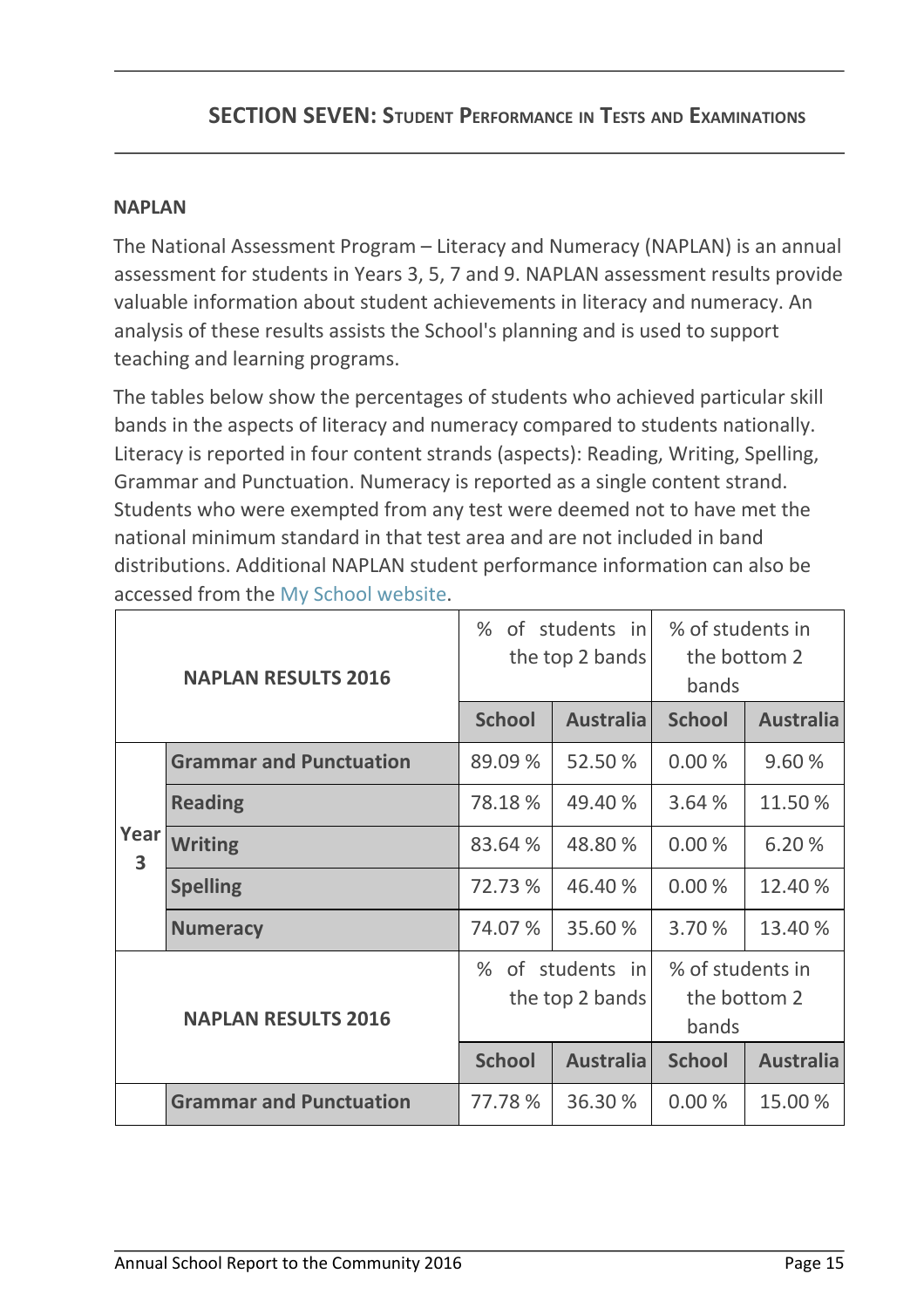|   | <b>Year Reading</b> | 69.44 % | 35.30 % | 5.56 % | 15.50 % |
|---|---------------------|---------|---------|--------|---------|
| 5 | <b>Writing</b>      | 36.11 % | 17.20%  | 5.56 % | 18.10 % |
|   | <b>Spelling</b>     | 63.89 % | 29.80%  | 2.78 % | 17.20 % |
|   | <b>Numeracy</b>     | 52.78%  | 28.30 % | 5.56 % | 16.50 % |

#### **NAPLAN Comments**

The NAPLAN table reflects very high achievements that are the result of a number of initiatives undertaken in professional learning for staff, support programs, evidence based pedagogical practices and resourcing.

Strong trends continued in 2016 for both Year 3 and Year 5 across all Literacy areas. The MySchool website shows that the average learning gain of students at Holy Family in Reading was well above those with the same starting point. Continuing school wide programs focussing on spelling, grammar and punctuation are ensuring students are getting a large number of 'hits' (practice) across all year levels – everyone is responsible for teaching good literacy skills to our students. There has been a continued focus on writing, moving from teaching the craft of writing to inquiring into how teachers can work with students to set goals and track progress. Teachers worked on a shared understanding of marking writing samples and have developed a writing marking criteria K-6 as a continuum, aligned with the NAPLAN criteria. Using these locally developed tools effectively will be a focus in 2017.

Student learning goals for writing and number have continued to be a focus for developing both student focus and achievement and communicating with parents. In 2016 we married these with *The Leader In Me* initiative as goal setting is part of Habit 2 (begin with the end in mind).

Year 3 trend data shows a slight but continued improvement in Numeracy and a significant improvement in Year 5 to the highest overall score in the last five years (from a mean of 512.8 in 2012 to a mean of 552 in 2016). Trend data in data, number, patterns and algebra is showing pleasing improvement for both Year 3 and 5.

The Mathematical Assessment Interview (MAI) conducted with every student at the beginning of each school year provides teachers with accurate information about each student's mathematical understanding in number. The MAI allows us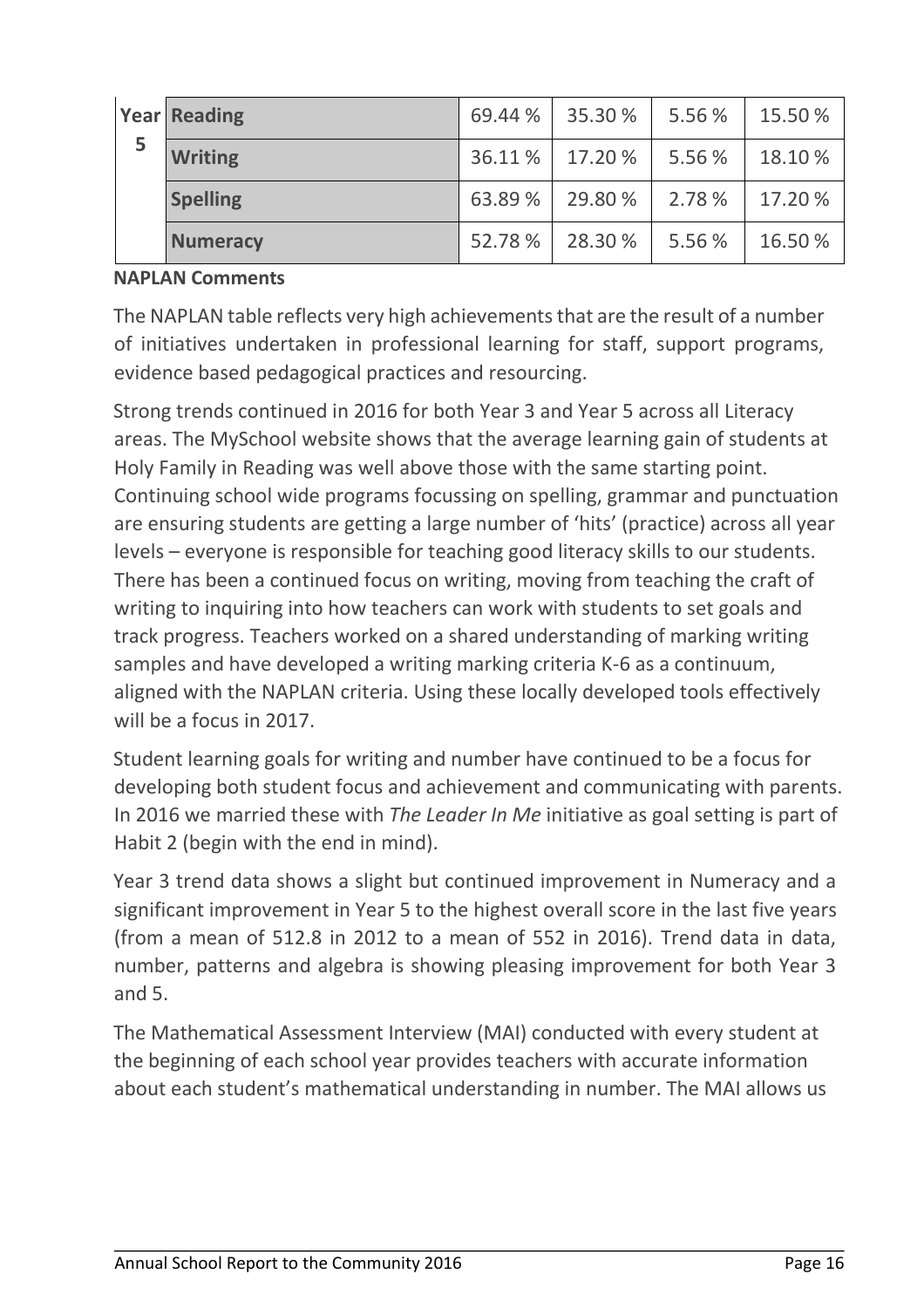to monitor growth, identify sticking points and better target our teaching for each student's learning needs. This year's MAIs show considerable growth in the ability and confidence of students to make thinking and learning visible when asked to explain their mathematical thinking.

Students identified as vulnerable or at risk in number are assessed for the Extending

Mathematical Understanding (EMU) early years and middle years interventions. This is a targeted program held before school, where three students work with one specialist teacher.

# **SECTION EIGHT: PASTORAL CARE AND STUDENT WELLBEING**

# **Pastoral Care Policy**

The School's pastoral care and student wellbeing policies guidelines and procedures are informed by the *Pastoral Care Policy for Diocesan Systemic Schools*. This policy is underpinned by the guiding principles from the *National Safe Schools Framework (2013) (NSSF)* that represent fundamental beliefs about safe, supportive and respectful school communities. These guiding principles emphasise the importance of student safety and wellbeing as a pre-requisite for effective learning in all Catholic school settings. The *Pastoral Care and Wellbeing Framework for Learning for the Diocese of Broken Bay Schools System* (the 'Framework') utilises the NSSF ensuring that diocesan systemic schools meet the objectives of the NSSF at the same time as meeting the diocesan vision for pastoral care and wellbeing. The framework includes ten pathways that are intended to assist school communities create safe and supportive environments that foster positive relationships which enhance wellbing and learning for all students. Further information about this and other related policies may be obtained from the CSO website or by contacting the CSO. There were no changes made to this policy in 2016.

## **Behaviour Management and Student Discipline Policy**

The School's policies and procedures for the management of student behaviour are aligned to the *Behaviour Management and Student Discipline Policy for Diocesan Systemic Schools.* Policies operate within a context of social justice,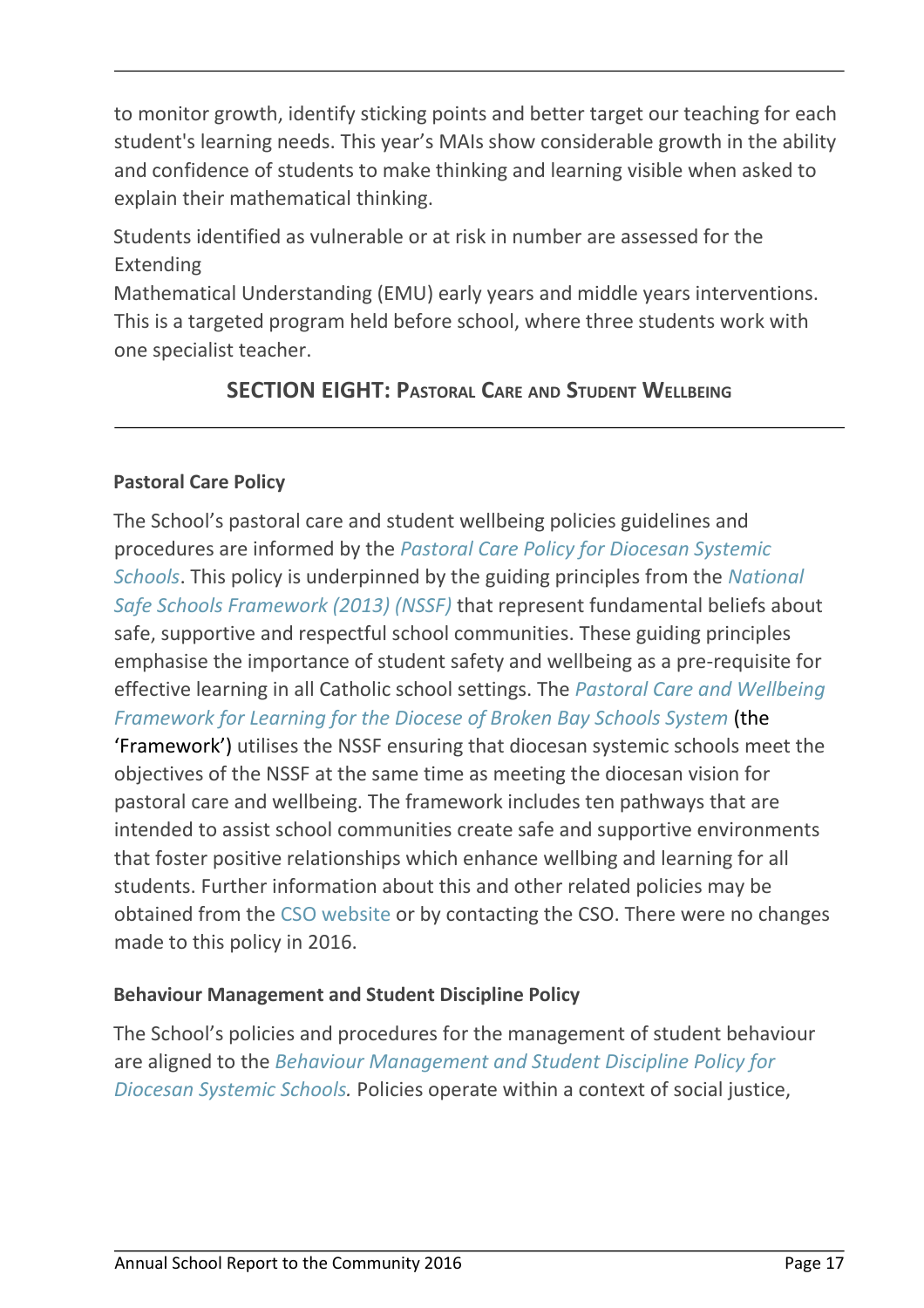compassion, reconciliation and forgiveness. The dignity and responsibility of each person is promoted at all times along with positive student behaviours whilst ensuring the respect for the rights of all students and staff. Further information about this

and other related policies may be obtained from the CSO website or by contacting the CSO. There were no changes made to this policy in 2016.

# **Anti-Bullying Policy**

The School's Anti-Bullying guidelines and procedures are based on and informed by the *AntiBullying Policy for Diocesan Systemic Schools* and is aligned to the *Pastoral Care Policy for Diocesan Systemic Schools* and other related wellbeing policies and guidelines. All students, their families and employees within Catholic education have a right to a learning and work environment free from intimidation, humiliation and hurt. Anti-Bullying policies support school communities to prevent, reduce and respond to bullying. Further information about this and other related policies may be obtained from the CSO website or by contacting the CSO. Changes were made to

this policy in 2016 to reflect evidence based practice and to clearly articulate roles and responsibilities of members of the school community.

## **Complaints Handling Policy**

The School follows the *Complaints Handling Policy and Procedures for Diocesan Systemic Schools.* A distinctive feature of this policy is to ensure that complaints are addressed in a timely and confidential manner at the lowest appropriate management level in order to prevent minor problems or concerns from escalating. The expectation is that complaints will be brought forward and resolved in a respectful manner recognising the dignity of each person concerned in the process. The policy recognises that a number of more minor or simple matters can be resolved without recourse to the formal complaint handling process but rather, quickly and simply, by discussion between the appropriate people. Further information about this and other related policies may be obtained from the CSO website or by contacting the CSO. There were no changes made to this policy in 2016.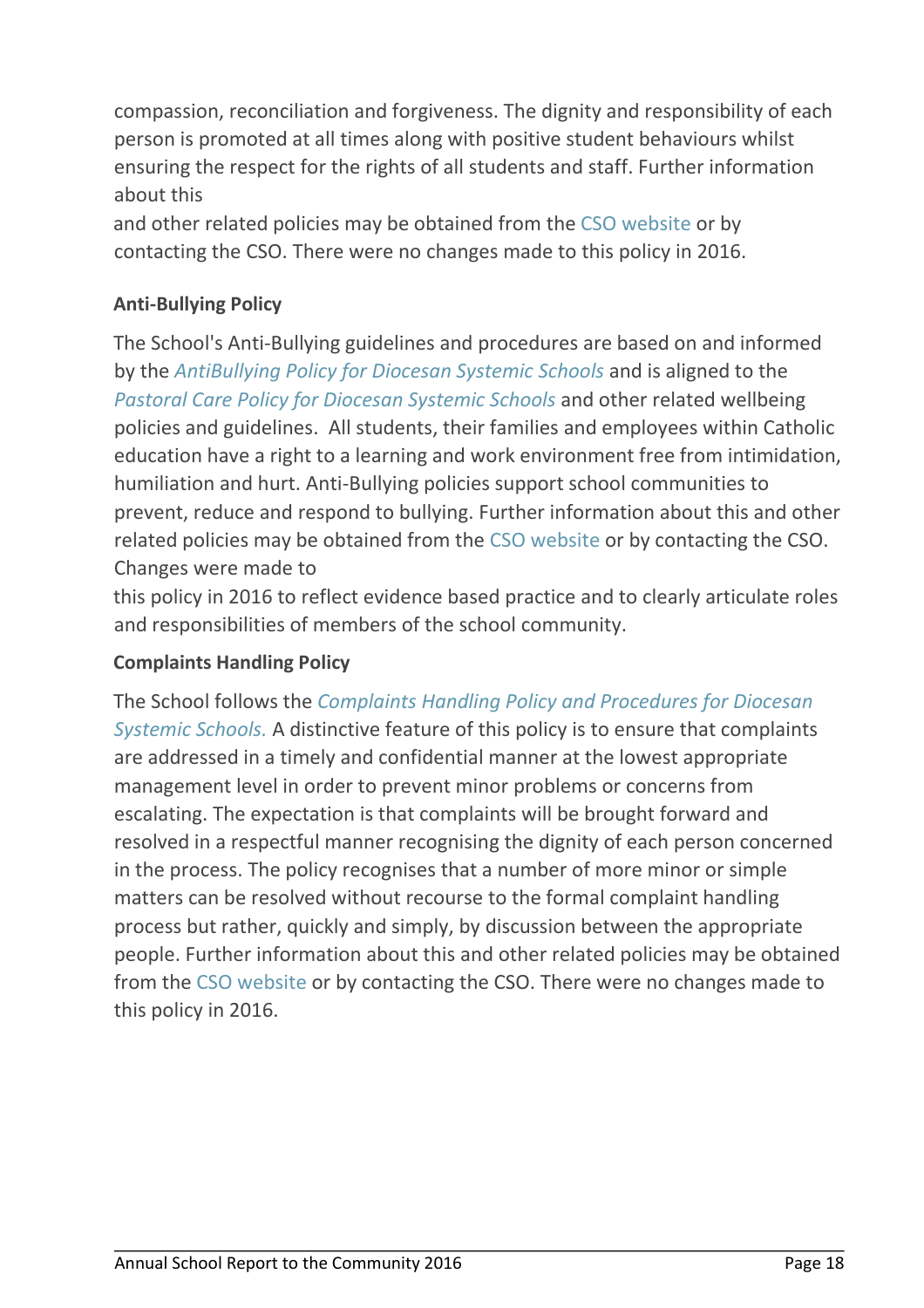## **Initiatives Promoting Respect and Responsibility**

Holy Family is a Positive Behaviours for Learning (PBL) school. A fortnightly focus on positive behaviours is scheduled and the Student Representative Council (SRC) presents the focus at assembly giving examples and non-examples of positive behaviours, for example, being in the right place at the right time. The focus for PBL is to identify and acknowledge those being respectful, responsible learners.

Through our work with *KidsMatter* and data from PBL, wellbeing surveys and the Social Emotional Learning (SEL) continuum, we identified a growing need to be proactive in supporting students in promoting their SEL. We determined that this would be our three year goal for our Pastoral Care, School Improvement Plan (SIP).

The direction and process chosen was *The Leader In Me* (TLIM) based on Stephen Covey's *Seven Habits of Highly Effective People*. Launching *The Leader In Me* was a pivotal point in 2016 for the Holy Family learning community. The support of the School Advisory board and the P&F has been vital in promoting our goal and TLIM.

Each focus on PBL has been aligned with the 7 Habits. When presenting the focus, the SRC also highlights the habit that aligns with it. The *Many Leaves One Tree* (MLOT) group has also supported the SRC in promoting the 7 Habits and organising fun activities successful in raising the happiness quotient at Holy Family. Student voice is important to effective pastoral care!

Explicit lessons, using TLIM resources and teachable moments have provided opportunities to learn and practise the habits. Creating a culture of leadership with TLIM at the centre is a process that will continue be a major component of our Pastoral Care in the coming years.

The Social Justice club continued to be open to students from Years 3 to 6. A teacher works with the students in the club as well as the Parish Social Justice group. The Social Justice club helps to support sponsorship of the School of St Jude, make Vinnies hampers, donate to Project Compassion, organise activities for fund raising and raise awareness of social issues. The relationship with St Lucy's School continued with our students visiting and meeting St Lucy's students.

With all that the students do for those in need, the greatest learning is empathy, the knowledge of how to be a global citizen underpinned with Catholic values and what this should look like in our school and families.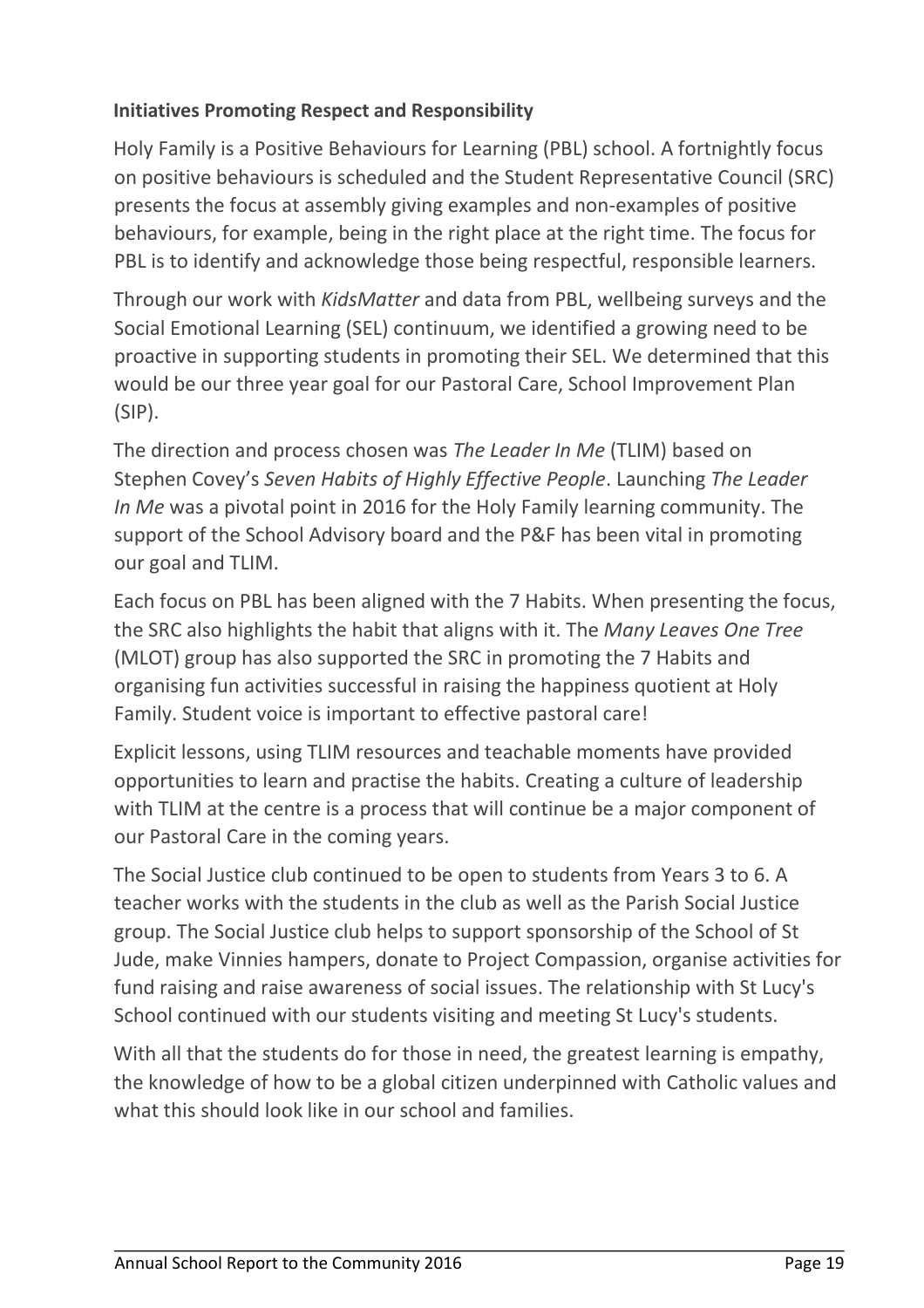# **SECTION NINE: SCHOOL IMPROVEMENT**

Strategic planning ensures a common purpose and agreed values are established. In Broken Bay systemic schools, this common purpose and agreed values along with goals, targets and key improvement strategies are documented in the School Improvement Plan (SIP). This SIP is a three year planning document and is used to record the School's progress in working towards priorities for improvement in three domains: Mission, Pastoral Care, Learning and Teaching. School improvement planning is supported systemically by the Diocesan *Leading Learning* initiative. This initiative is research based and has been developed in partnership with the University of Auckland. Building on *Leading Learning* in the Learning and Teaching domain, the Diocesan *Learning Principles* guide improvement strategies toward high quality contemporary learning.

#### **Key Improvements Achieved**

Professional learning opportunities have raised awareness and equipped staff in providing a variety of ways for students to demonstrate their understanding, particularly in Religious Education.

A collaboratively constructed set of writing success criteria can now be applied K-6 from 2017.

Implementation of *The Leader In Me* (TLIM) has been extremely positive and successful with more than 90% of students able to name and explain each Habit. Students are using the language of the Habits and making connections with the Habits in their learning in a number of key learning areas.

Students constructed personal learning goals, behaviour goals and habit goals which were shared with parents. All classes collaboratively constructed their own class mission statements.

Each Positive Behaviours for Learning (PBL) focus has been aligned with the Seven Habits.

New History and Geography syllabuses were implemented. History and the Creative Arts policies, programs and scope and sequence were reviewed.

Google Applications For Education (GAFE) were successfully implemented in Years 5 and 6 with students using applications at school and at home to access and accelerate learning.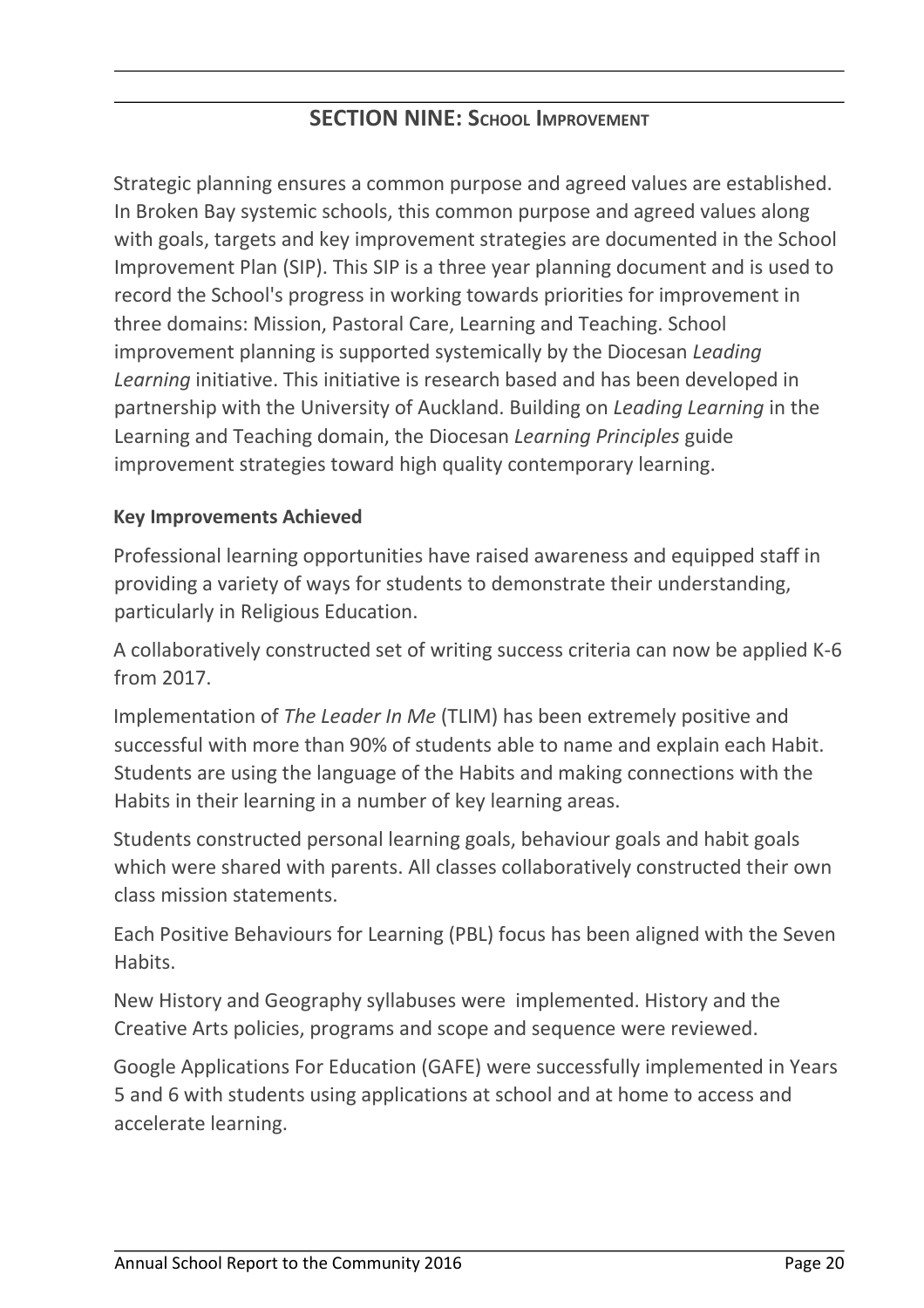#### **Priority Key Improvements for Next Year**

During 2017 we aim to:

**Provide learning and assessment opportunities for students to more** accurately demonstrate their learning at and beyond Sound, particularly in Religious Education  $\blacksquare$  Further refine teaching and learning in all Key Learning Areas by supporting teachers in

establishing a culture of thinking that we will refer to as *Habits of Thinking*

- **Develop greater consistency K-6 in assessment of student writing**
- Develop teacher capabilities in constructing open ended tasks that provide more opportunities for differentiation in Mathematics
- Continue to develop the use of Google Applications For Education in Years 5 and 6 and begin to introduce them with one Year 4 group. Devices to support the classroom teacher and one device between two students have been purchased.

Continue to instil and integrate the Seven Habits in the daily lives of the students, staff

and wider school community through *The Leader*  In Me Focus on, and further develop, a culture of leadership.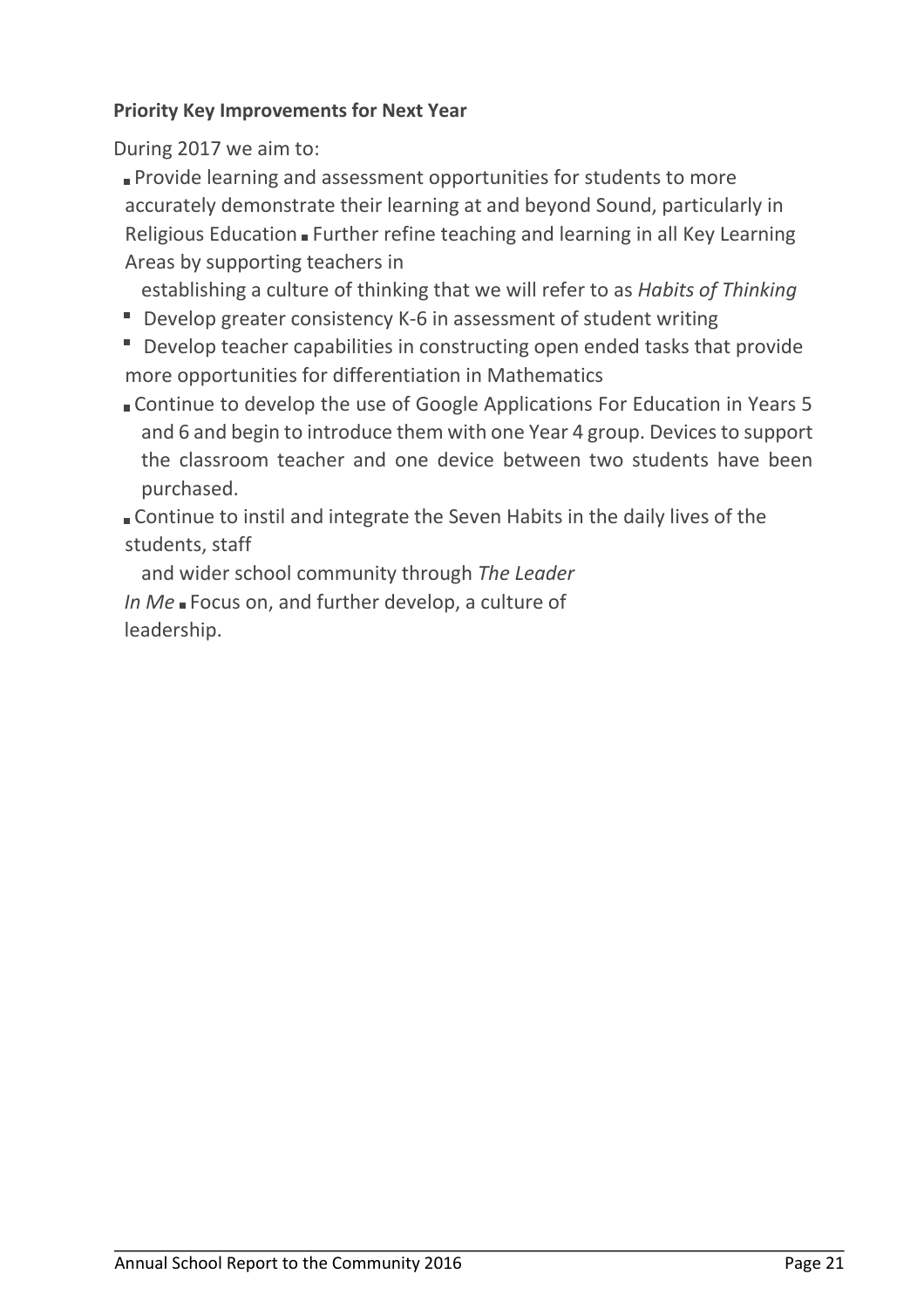# **SECTION TEN: COMMUNITY SATISFACTION**

The opinions and ideas of parents, students and teachers are valued and sought. Their suggestions are incorporated into planning for and achieving improved outcomes for students. This year, a variety of processes have been used to gain information about the level of satisfaction with the School from parents, students and teachers.

## **Parent Satisfaction**

The School Advisory board has expressed a high level of satisfaction with the school in the key domains of mission, learning and teaching, and pastoral care.

Feedback at meetings and via members of the Parents and Friends (P&F) executive and the School Advisory Board tells us that the majority of parents are very satisfied with the level of care for the children, the inclusive nature of the school and the academic and social and emotional directions currently being taken at the school.

Parents recognise the high academic standards at the school but would like to better understand how the school supports and challenges high achievers. This concern indicates a need for improved communication and some of the school's processes for extending all students will become more obvious with the ongoing development of a *Culture of Thinking*.

There has been much verbal and written commentary supporting the implementation of *The Leader In Me* and the high level of involvement of the School Advisory board has highlighted for parents the importance and value of this undertaking.

Further opportunities for parent engagement and education are two key areas identified for development.

#### **Student Satisfaction**

In 2016 Holy Family decided to use ACER's Social-Emotional and Wellbeing survey (SEW). This survey comprises 48 questions and is delivered online. Year 4 helped Year 1 students complete the survey. The school's overall SEW score is above the All Schools average, as is the mean for each year level. 78.2% of our students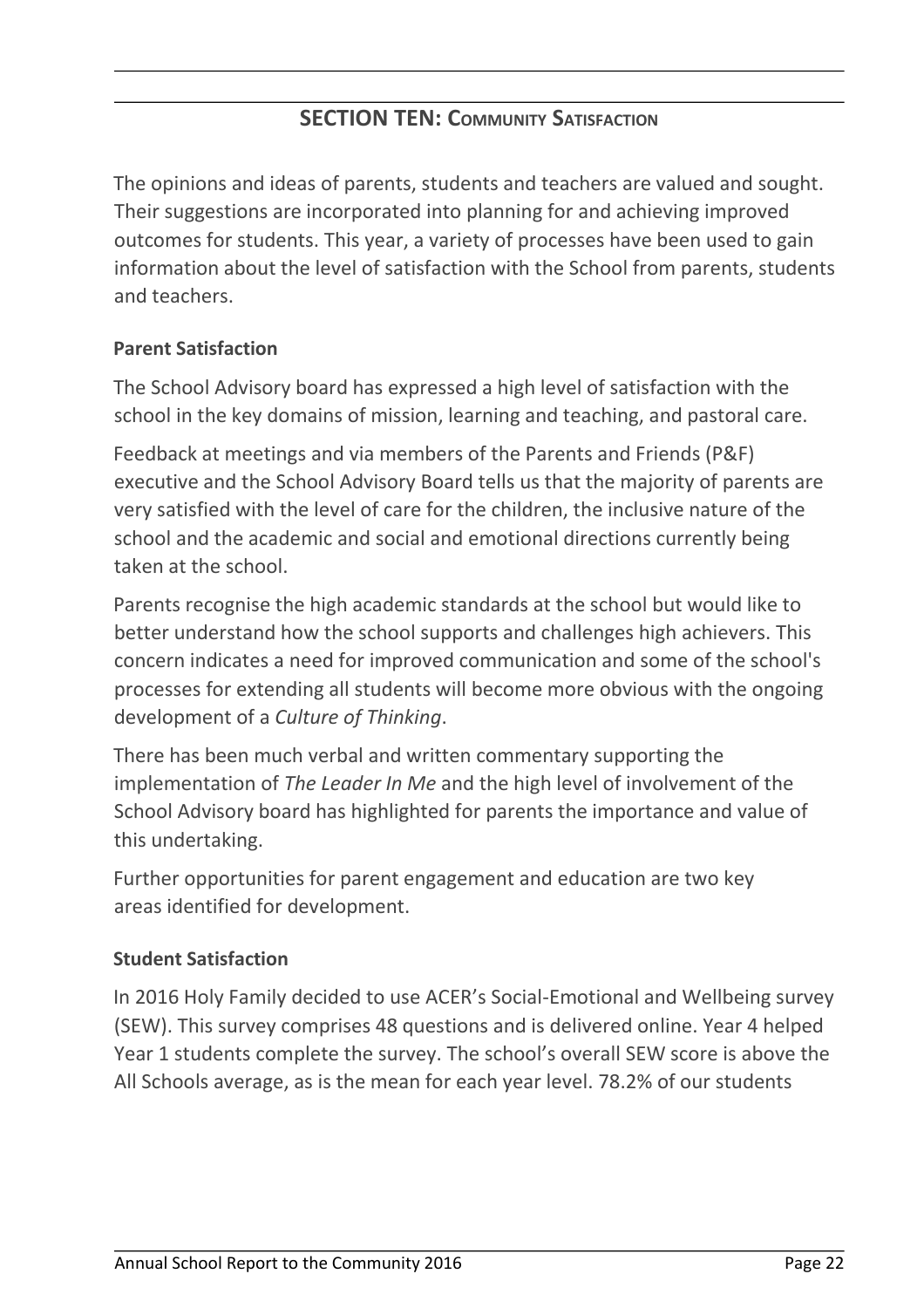reported being in the top three (out of six) levels. These levels are a summary of social-emotional wellbeing.

The survey also breaks student responses into emotional skills, social skills and learning skills. In the future this will help us track which areas are our strengths and which ones we may need to work on. This tracking tool will assist us in finding out trends in the school and/or year levels to assess how our social emotional learning programs, such as *The Leader In Me* are supporting student growth in SEW areas.

## **Teacher Satisfaction**

As part of the school's PBL focus, an effective behaviour support survey was conducted with staff to ascertain how successful our systems are for supporting positive student behaviour and, as a result, what priority is given by staff to that area. In the area of school wide systems and nonclassroom setting systems, the staff scored 80% overall satisfaction. As a result, these areas were given mostly a low priority for improvement.

The PBL team, which is made up of staff and parents, looks at these results, along with the SET data (school evaluation tool) to set priorities for 2017.